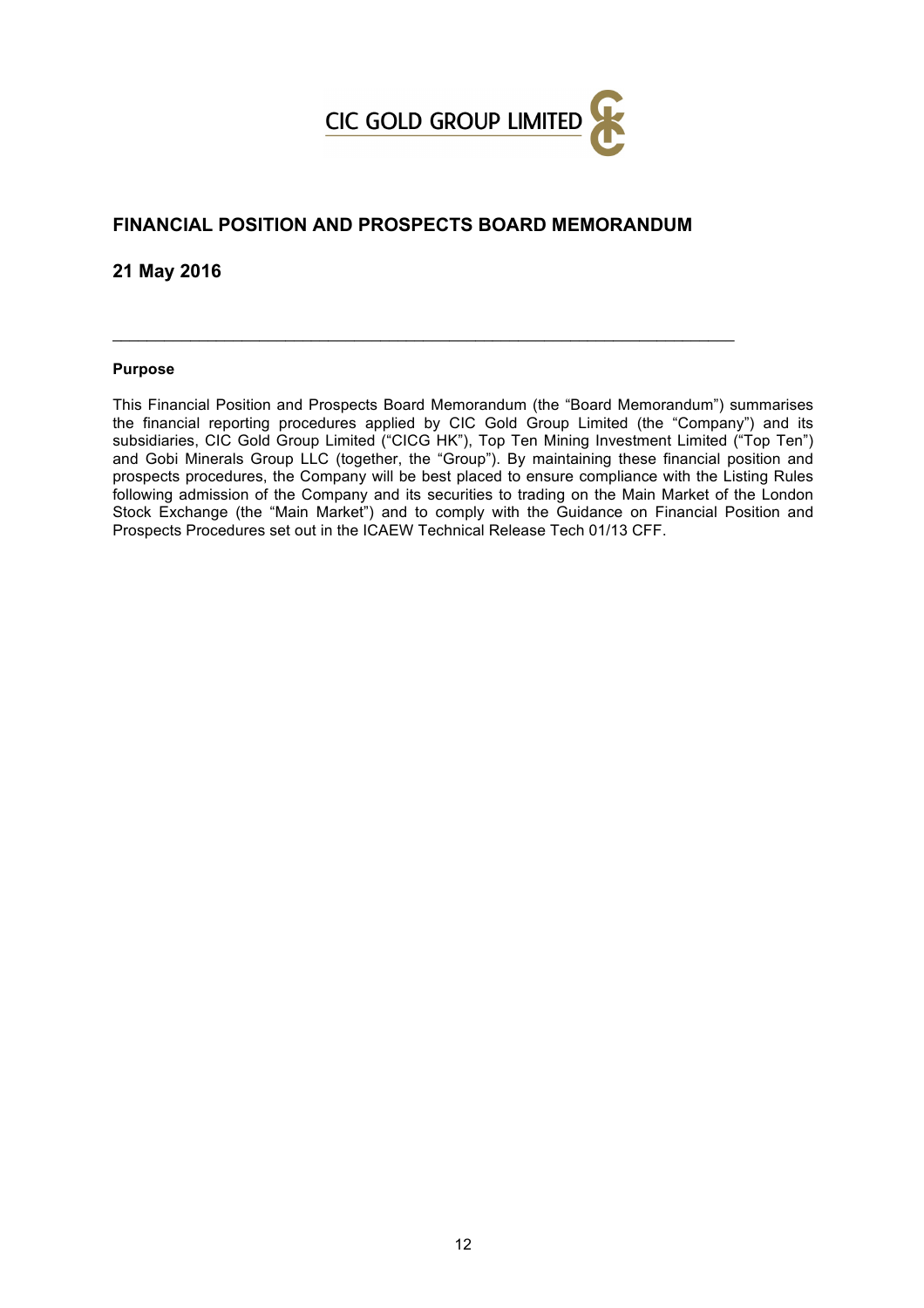# **Table of Contents**

| $\mathbf 1$                                          |  |
|------------------------------------------------------|--|
| 1.1<br>1.2<br>1.3<br>1.4                             |  |
|                                                      |  |
| 2.1<br>2.2<br>2.3                                    |  |
| 3 <sup>7</sup>                                       |  |
| 3.1<br>3.2<br>3.3<br>3.4                             |  |
| $\mathbf{A}$                                         |  |
| 4.1<br>4.2<br>4.3<br>4.4<br>4.5<br>4.6<br>4.7<br>4.8 |  |
| 5                                                    |  |
| 5.1<br>5.2<br>5.3<br>5.4<br>5.5                      |  |
| 6                                                    |  |

# **Appendices**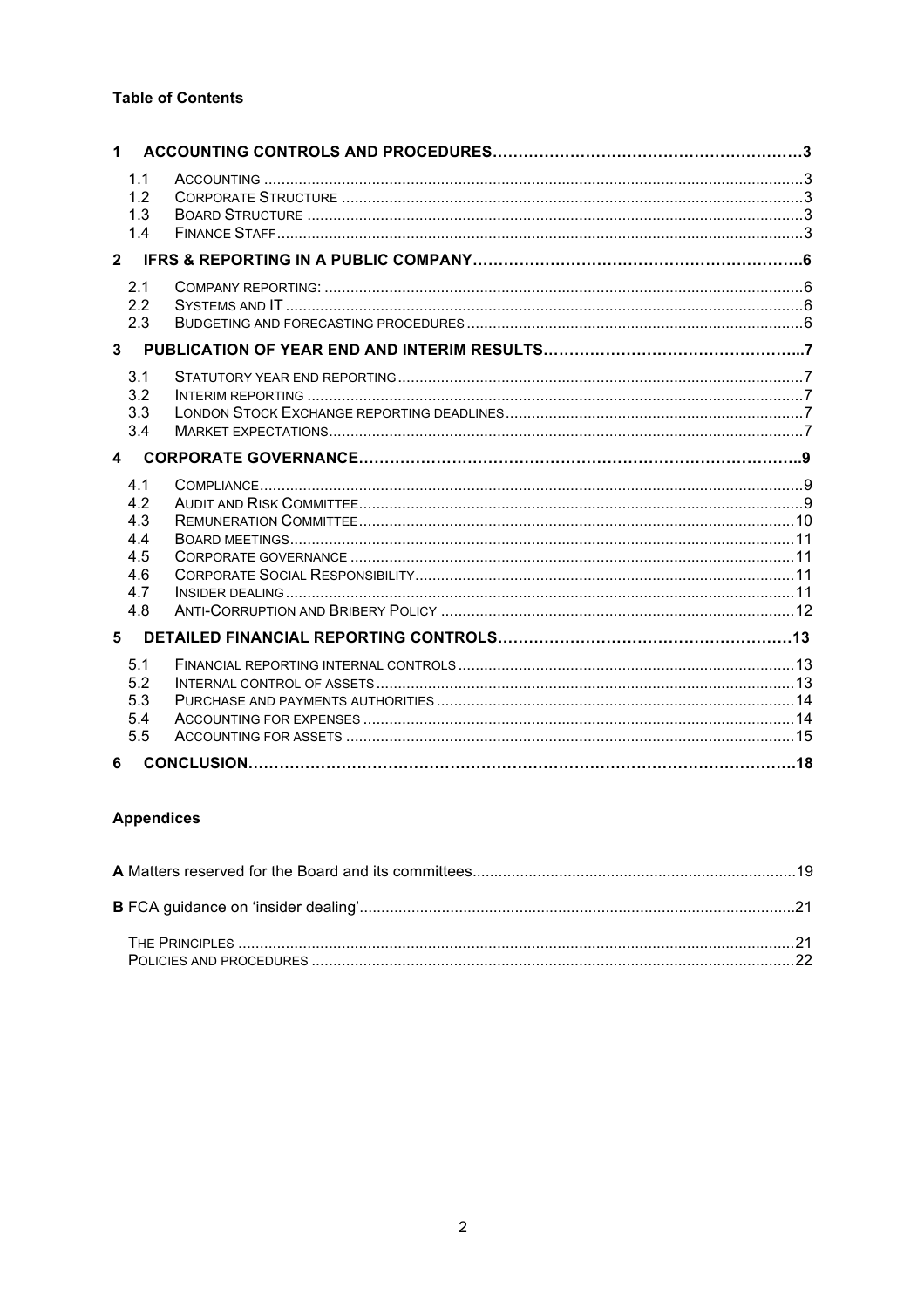#### **1 ACCOUNTING CONTROLS AND PROCEDURES**

### **1.1 Accounting**

The board of directors of the Company (the "Board") will ensure that the Company maintains the stated policies and procedures, and has the requisite skills available and arrangements in place to ensure that the Listing Rules are met for all accounting matters associated with the Company and the Group.

## **1.2 Corporate Structure**

On admission to the Main Market, the Group structure is as follows:



#### **1.3 Board Structure**

The Board structure is as follows:

#### Executive Directors

- HE. Barsbold Ulambayar *(Chief Executive Officer – Asia based)*; and
- Mr. Li Jinliang ("David") *(Chief Financial Officer – PRC based)*.

#### Non-Executive Directors

- Mr. Michael M. Smith *(Independent Non-Executive Chairman – UK based)*;
- Graham Fyfe *(Independent Non-Executive Director – Australia based)*; and
- Jeffrey L. Karoly *(Independent Non-Executive Director – UK based)*.

#### **Officers**

- Mr. Jinliang Li ("David") *(Chief Financial Officer – PRC based)*; and
- Mr. Zhaohong Ye ("Norman") *(Chief Operating Officer-PRC based)*

#### **1.4 Finance Staff**

#### **Chief Financial Officer**

The Board has appointed Mr. David Li to provide the services equivalent to that of a Chief Financial Officer (the "CFO").

The CFO is responsible for all Company financial operations including planning, directing and coordinating the financial activities of the Company and the Group so as to ensure that the Company's and Group's operations and project goals are accomplished by performing the following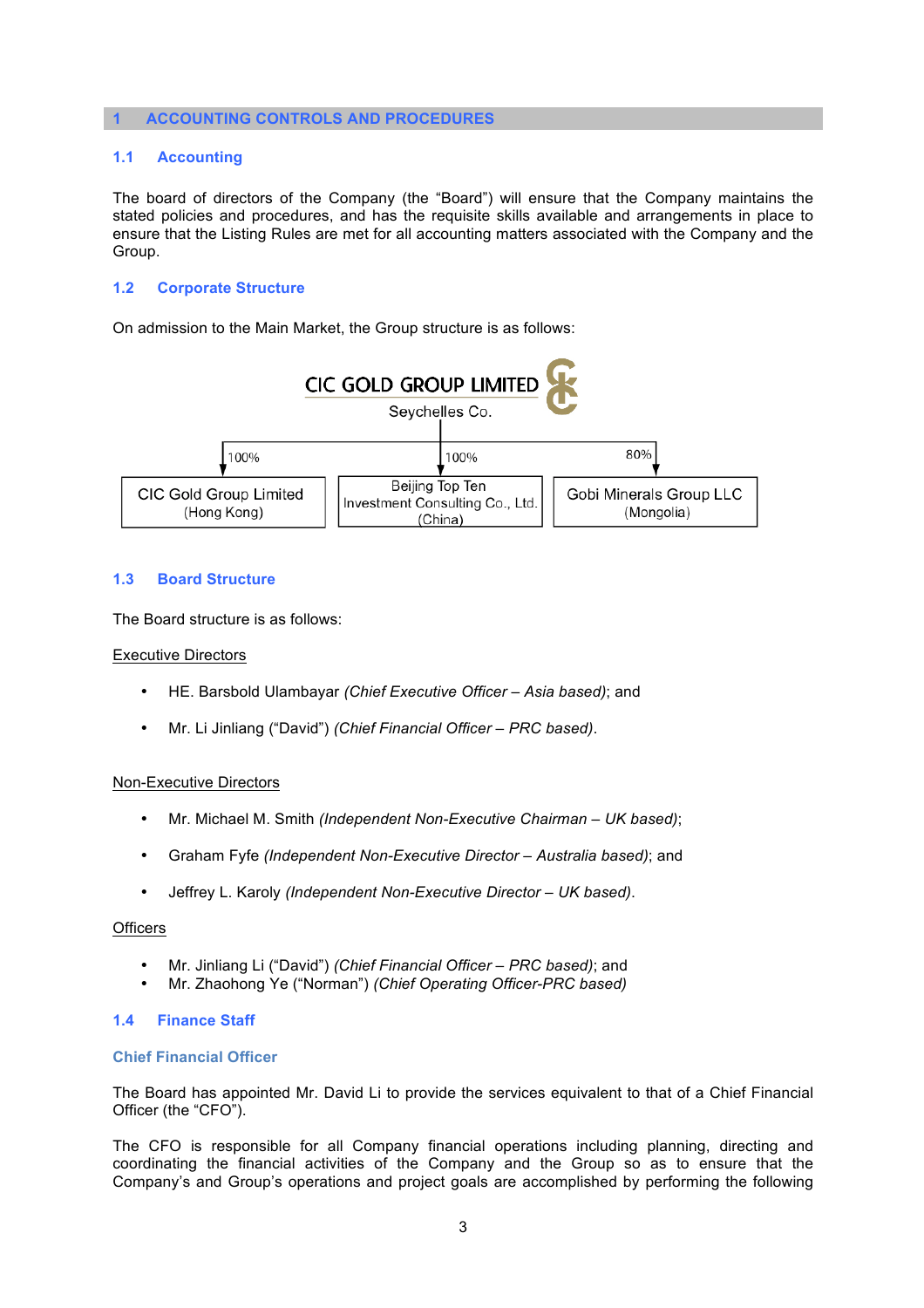#### duties:

- regulate, supervise and implement a timely, full and accurate set of accounting books of the Group, reflecting all of its activities in a manner commensurate with relevant legislation and regulation in the territories of operation of the Group and subject to internal guidelines set from time to time by the Board;
- implement financial audit and control systems to monitor the performance of the Group, its flow of funds, expenditures and income, and variances from budget;
- timely, regularly and duly prepare and present to the Board monthly financial information and reports as required by all pertinent laws and regulations in the territories of the operations of the Group and as deemed necessary and demanded from time to time by the Board;
- comply with all reporting, accounting and audit requirements imposed by the capital markets or regulatory bodies of capital markets in which the securities of the Company are traded or are about to be traded or otherwise listed;
- prepare and present for the approval of the Board an annual budget, other forecasts, business plans, feasibility studies, investment memoranda and all other financial and business documents as may be required from time to time by the Board;
- check and present the monthly, interim and year end accounts of the Group. In addition, to carry out regulatory reporting and liaise with the Company's and Group's auditors, financial advisers and lawyers, as required;
- alert the Board, and to bring to its attention, any irregularity, lack of compliance, lack of adherence, omissions and material issues whether actual or potential concerning the financial systems, the financial operations, the financing plans, the accounting, the audits, the budgets and any other matter of a financial nature which could, or does have, a material financial implication and of which the CFO becomes aware;
- collaborate and coordinate the activities of outside suppliers of financial services hired or contracted by the Group, including accountants, auditors, financial consultants, underwriters and brokers, the banking system and other financial venues;
- fully computerise all the above activities in a combined hardware-software and communications system;
- consult with the Board and review proposals, determine goals, time frame, funding limitations and procedures for accomplishing projects and determining the allotment of financial resources; and
- otherwise, to initiate and engage in all manner of activities, whether financial or other, conducive to the financial health, the growth prospects and the fulfilment of investment plans of the Company to the best of his ability and with the appropriate dedication of the time and efforts required.

In carrying out these responsibilities, manage the following operations of the Group:

- determination of the Company's accounting policies;
- establishing the Group's accounting procedures;
- review of the Group's operational budgets;
- general insurances;
- company administration;
- review the monthly accounts payable ageing report;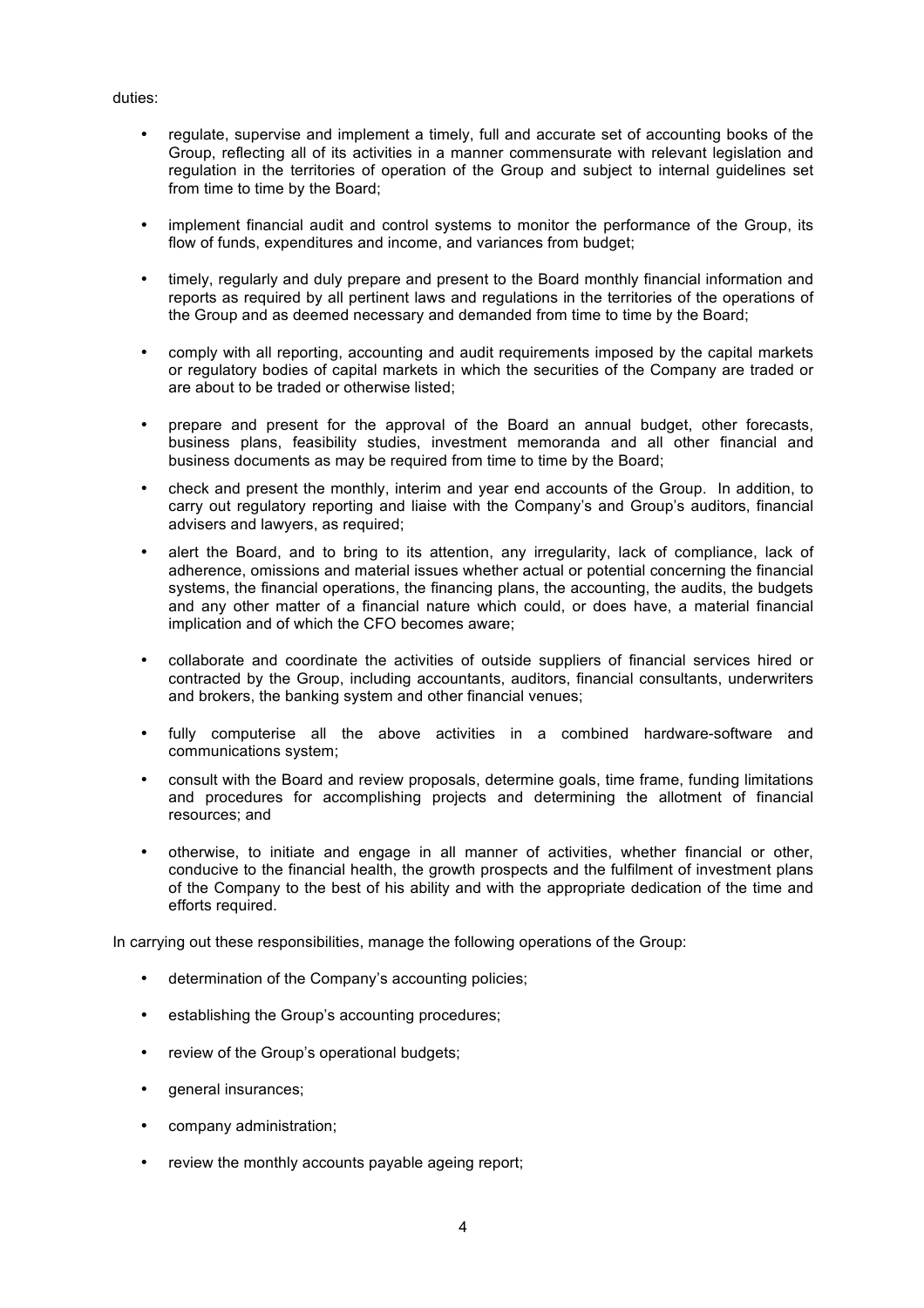- review the monthly cheque run prepared by the Account Manager for consistency with supporting documentation to ensure accuracy of the proposed monthly disbursement;
- signing of cheques:
- approval of electronic wire templates for supplier payments prepared by the account manager;
- signing of new starter offer letters;
- approval of fixed asset purchase orders prepared by the Account Manager;
- prepare quarterly management information for submission to the Board; and
- prepare and submit all tax-related returns.

#### **Company computing and communications resources**

Implement and organise:

- computers; and
- communication requirements.

## **Chief Executive Officer CEO**

#### **HE. Barsbold Ulambayar is the Company CEO and is principally responsible for:**

- I. Co approving the list provided by the CFO
- II. Holding of electronic banking key and passcodes
- III. Effecting payments from the Company's China bank accounts and other bank accounts subject to prior approval by the CFO

#### **Treasurer**

Mr. Norman Ye is the Company's Treasurer, who is principally responsible for:

- reporting to the CFO on liquidity and cash inflows/outflows;
- monitor payment expenditures from the Company's bank accounts; and
- maintain records for the CFO, CEO and auditors of all functions effected by the Treasurer.

#### **Account Manager**

The Group's books and records are maintained by the Account Manager, Mrs. Wang Shuying ("Sue"), at the Group's Beijing office. Mr David Li reviews the Group's quarterly and annual consolidated accounts. All other accounting functions are conducted in the Group's Beijing office.

#### **Cashier**

Mr. Huan Guo ("Tony") is the Group's cashier.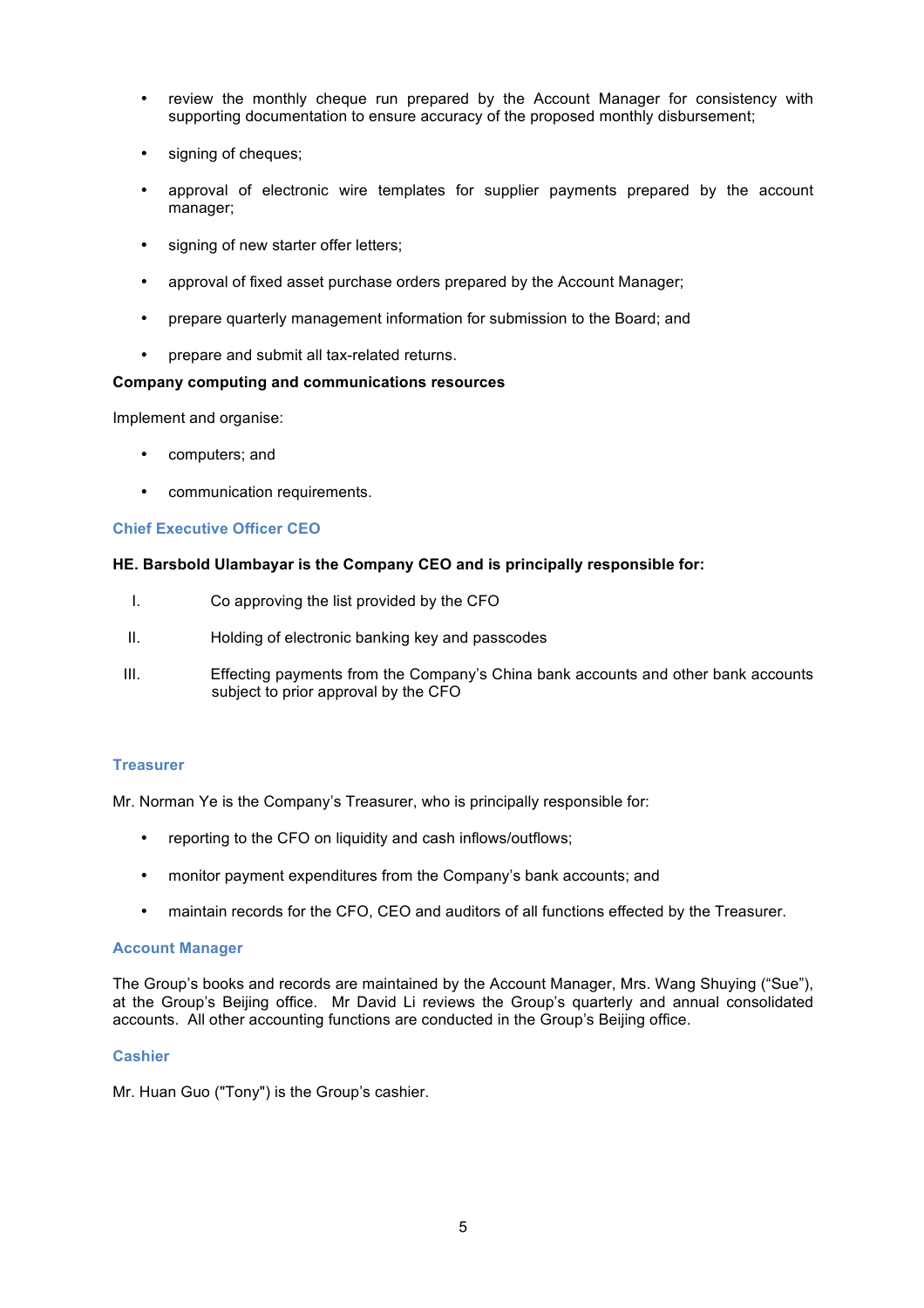#### **2 IFRS & REPORTING IN A PUBLIC COMPANY**

#### **2.1 Company reporting:**

The Company reports under IFRS and the CFO is responsible for preparing the monthly, interim and final statutory accounts in line with the Listing Rules.

Internal reporting is in accordance with the Group's management information requirements and is supportive of external reporting requirements.

Internal management reporting is in line with best practise and the CFO has the necessary skills to produce IFRS compliant accounts.

Consistent month-end procedures have been adopted by the Group, including cut-off and completion of information required for inclusion in the reporting package to be prepared for the Board.

A quarterly management accounts pack is distributed to the Board in advance of Board meetings and discussed by the Board at those meetings.

#### **2.2 Systems and IT**

Security of data is of significant commercial importance to the Group. Servers and other commercial data are securely protected and backed up.

#### **IT controls**

Mr. Norman Ye is responsible for the back-up of all system data which is carried out on a bi-weekly basis using flash disk.

#### **Accounting system**

The accounting system operates on "Simply Accounting Software". Financial analysis is performed using Excel.

Only the CFO, the Account Manager and the Cashier have access to the accounting system.

Within the accounting system, each user has his/her own User ID and password. An individual's responsibilities and access are managed within the system and are limited based on user roles.

At each month-end, the CFO is responsible for closing the reporting period following finalisation of the numbers to prevent entries from being posted to previous financial periods.

#### **Back up and disaster recovery**

Corporate electronic data and email is stored on an offsite server with daily snapshots retained for at least one month. Accounting data is backed up daily.

### **2.3 Budgeting and forecasting procedures**

The Group prepares annual budgets, which are prepared by the CFO and are provided for review by the Board at least 6 weeks prior to each financial year end.

The annual Group budget is updated at least once during the projection period, with the year to date actual performance and latest projections being presented in the 6 months management accounts. The frequency and timing of the update will be subject to changes, including, but not limited to, market conditions and corporate developments. The Group will adopt the financial projections for the year ending 31 December 2015 that have been used for the purposes of the Group's working capital statement, as supported by the Group's working capital model, as the formal Budget for 2016.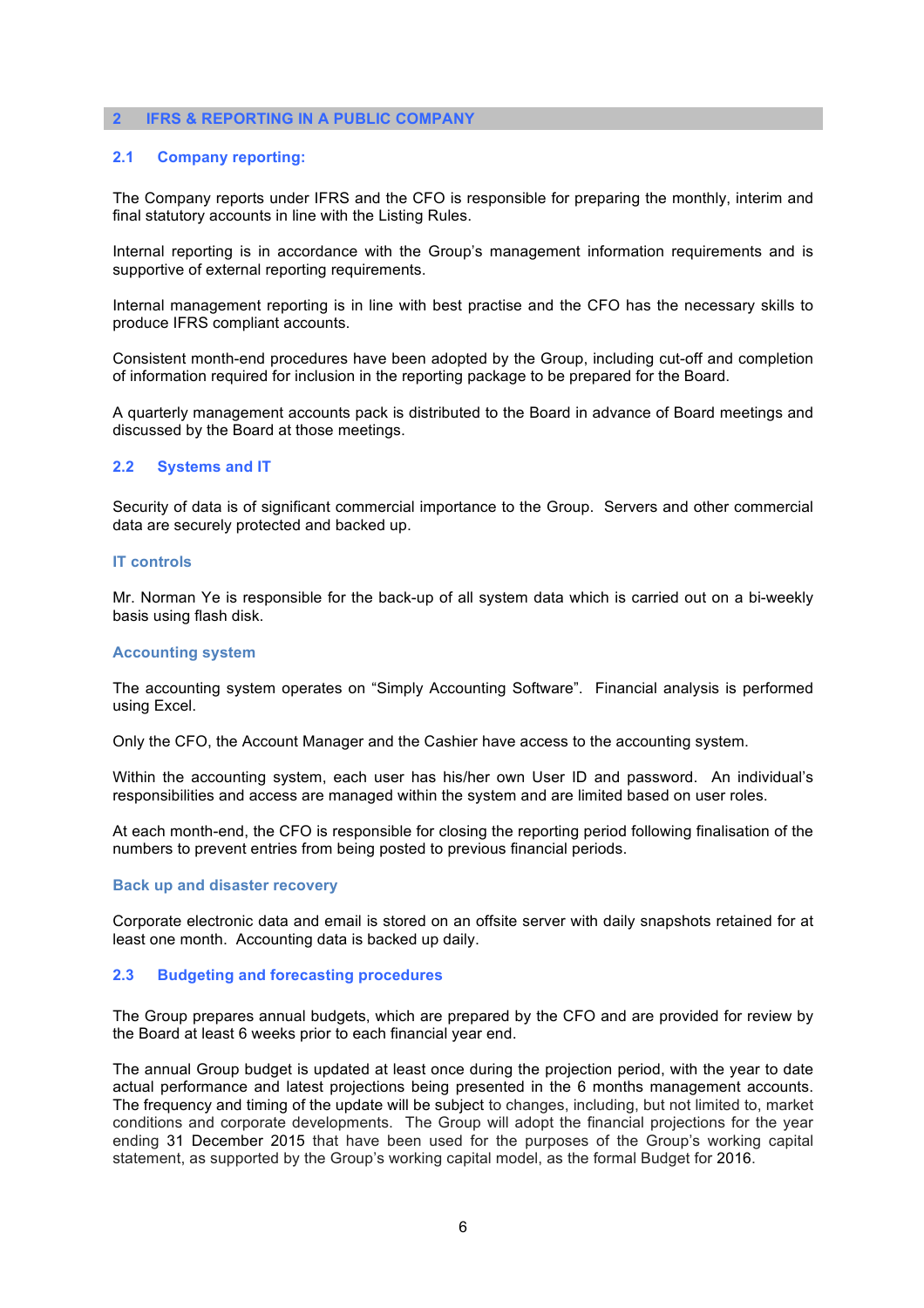#### **3 PUBLICATION OF YEAR END AND INTERIM RESULTS**

## **3.1 Statutory year end reporting**

The Company's financial information for publication to the Main Market of the London Stock Exchange will be audited by Chapman Davis LLP in the UK.

The Company's maiden annual results post admission to the Main Market was for the year ending 31 December 2015, with the results announced on 29 April 2016 and an Annual General Meeting to be held in August 2016. Thereafter, the Company will report annually to 31 December each year.

#### **3.2 Interim reporting**

The Company's maiden unaudited interim results post-admission to the Main Market was for the 6 month period ending 30 June 2015, with the results announced on 27 August 2015. Thereafter, the Company's interim results will be reported each year for the six months to 30 June.

#### **3.3 London Stock Exchange reporting deadlines**

Listing Rules require that the audited annual financial statements of the Company are published not more than 4 months from the end of the financial year and that unaudited interims are announced not more than 2 months after the end of the period to which they relate.

#### **3.4 Market expectations**

The Company retains a Regulatory Information Service ("RIS") provider to ensure that information can be disclosed to the market as and when required. Information will be released through the RIS without delay and no later than it is published elsewhere. The Company will consult with its legal and reporting accountant advisers before publication of any information.

The CEO will work with the RIS, and ensure all employees understand the types of information that must be disclosed. At least annual meetings will be held with all employees to go over the information that must be disclosed and establish a mechanism for notifying the CEO when such events occur.

In accordance with the Listing Rules, communication to the RIS will include, but not be limited to, the following:

#### **General disclosure of price sensitive information which is not public knowledge.**

These would include, but not be limited to, items such as a change in financial condition, its sphere of activity, the performance of the business, expectation of performance, and pending acquisitions which, if made public, would be likely to lead to a substantial movement in the Company's share price.

Disclosure of corporate transactions that due to their size and nature needs to be disclosed. These would include:

- substantial transactions;
- related parties and related party transactions;
- reverse take-overs;
- disposals resulting in a fundamental change of business;
- aggregate transactions; and
- disclosure of miscellaneous information, including, but are not limited to, any deals by Directors in the Company's securities, any relevant changes to any significant shareholders, and the resignation, dismissal, or appointment of any Director.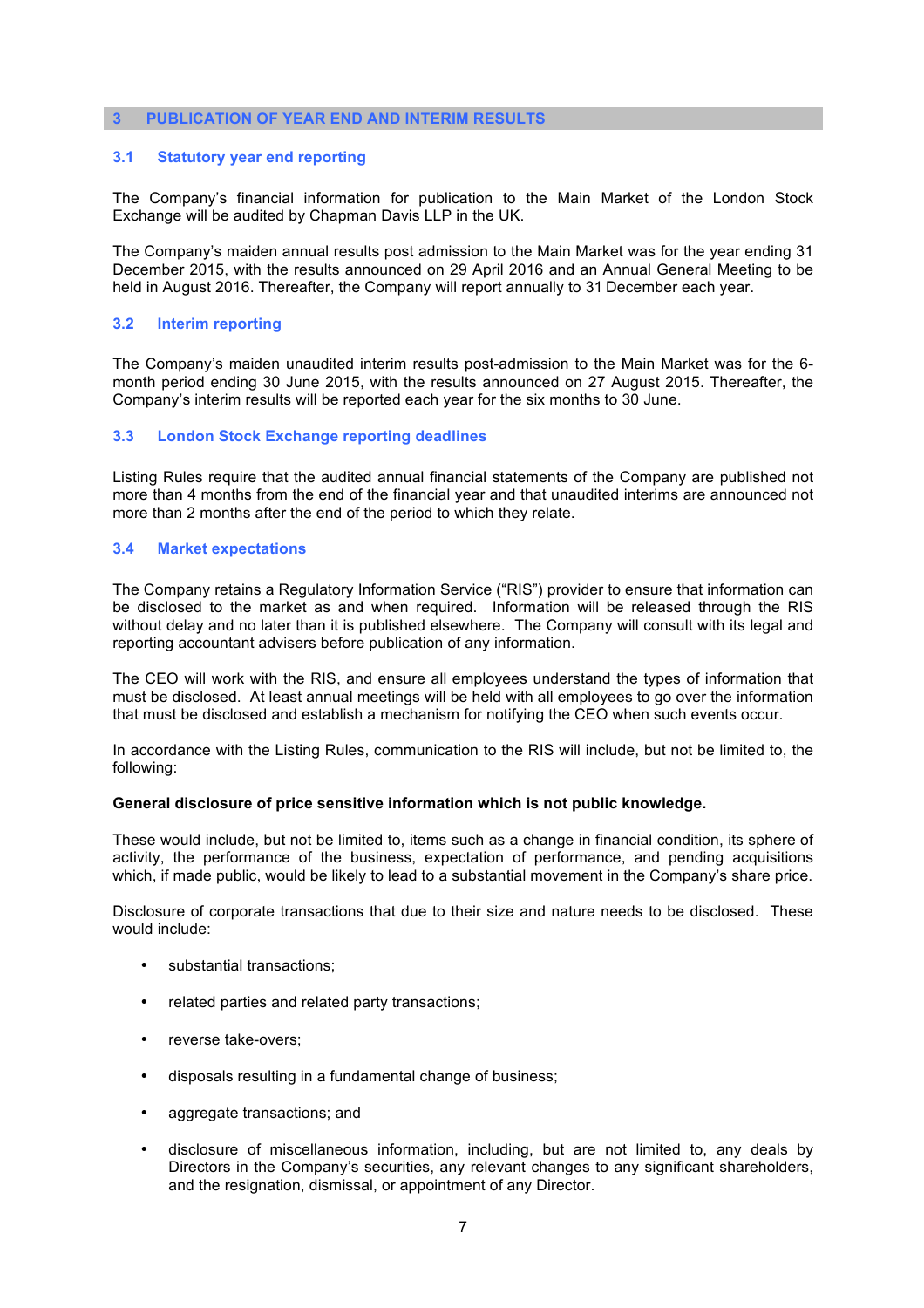The Company will maintain its website on which information will be available. The website will include, but will not be limited to, a description of the business, the names of the Directors and brief biographies, country of incorporation and main country of operation, the most recent annual report, and all notifications made in the past 12 months.

## **Related party transactions**

The Company will announce immediately all related party transactions more than 5% of any of the class tests and after discussion with its appointed financial adviser and confirm as part of the announcement that the terms are fair and reasonable. In addition all related party transactions which exceed 0.25% of the class tests will be disclosed in the published financial statements. Such percentages may be cumulative with the same related party(ies).

The Board will be provided with the details of any proposed related party transactions as and when they are proposed by the Directors. The Board will consider and approve the terms and conditions of such transactions before they are entered into in order to avoid breaches of the Listing Rules.

Any Director, to whom a contract or transaction is proposed involving a related party of that Director, shall not be permitted to vote on the approval of such contract or transaction. If necessary, the other Directors will consult with and consider the financial adviser's advice on any such related party transactions.

See also "Insider Dealing" at paragraph 4.6 below.

## **Taxation**

The CFO, together with the assistance of the finance team, fully appreciate the need for full and accurate disclosure of any tax issues to the Board and will ensure that tax returns for all Group companies will be prepared and submitted on a timely basis.

The Group receives assistance from the accounting firms who advise the subsidiaries in connection with the annual tax returns. The computations remain the responsibility of the directors of the companies concerned.

At the date of this Board Memorandum, the tax filings of the Group's subsidiaries have been filed on a timely basis, where required.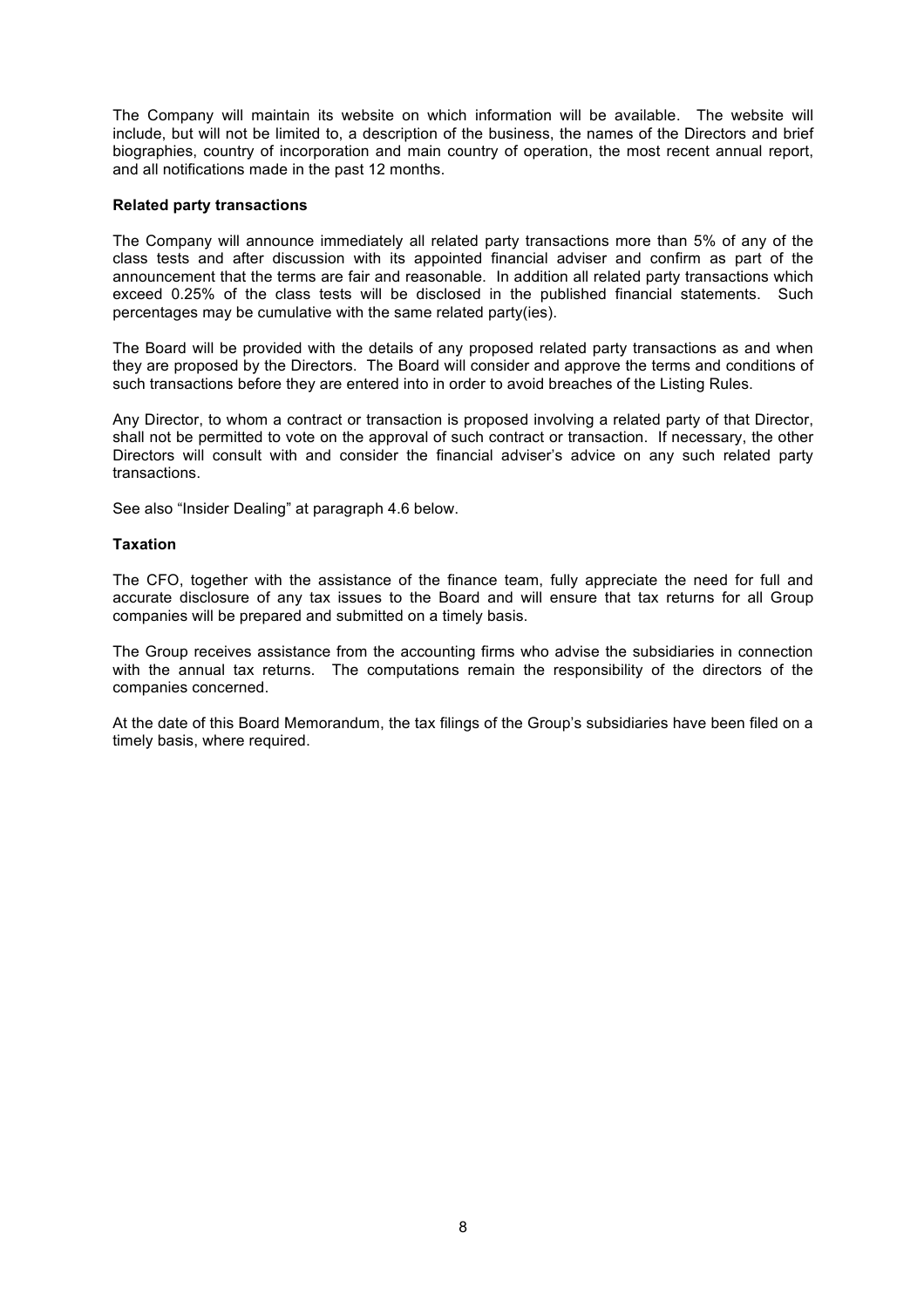#### **4 CORPORATE GOVERNANCE**

#### **4.1 Compliance**

The Board understands the standards of corporate governance expected of public companies admitted to the Main Market.

The Board meets at least six times per year. At Board meetings, reports relating to the Company's operations and financial reports are considered. The Board is responsible for formulating, approving and reviewing the Group's strategy, budgets, major items of expenditure and senior personnel appointments.

The Board intends to comply with the provisions of the Corporate Governance Code to the extent that it believes it is appropriate in light of the size, stage of development and resources. Should the Board propose to make any significant changes to its corporate governance policies in the future, it intends to discuss such changes in advance with its financial adviser.

#### **4.2 Audit Committee**

An Audit Committee has been established. The Audit Committee will initially comprise Mr. Michael M. Smith (as Non-Executive Chairman) as Chairman, Mr. Graham Fyfe (Non-Executive Director) and Mr. Jeffrey L. Karoly (Non-Executive Director) but may be supplemented by other Non-Executive Directors in the future. The Audit Committee will receive and review reports from management and from the auditors relating to the interim and annual accounts and to the system of internal financial control.

The Audit Committee will be responsible for making recommendations to the Board on the appointment of the auditors and the audit fee and reviews reports from management and the Company's auditors on the financial accounts and internal control systems used throughout the Company and Group.

The Audit Committee will meet at least four times a year and is responsible for ensuring that the Company's and Group's financial performance is properly monitored, controlled and reported. The Audit Committee is responsible for the scope and effectiveness of the external audit and compliance by the Company with statutory and other regulatory requirements.

With respect to the Company's external auditors, the Audit Committee:

- monitors in discussion with the auditors the integrity of the financial statements of the Company and the Group, any formal announcements relating to the Company's and Group's financial performance and reviews significant financial reporting judgments contained in them;
- reviews the Group's internal financial controls and reviews the Group's internal control and risk management systems;
- considers annually whether there is a need for an internal audit function and makes a recommendation to the Board;
- makes recommendations to the Board for it to put to the shareholders for their approval in the general meeting, in relation to the appointment, re-appointment and removal of the external auditor and to approve the remuneration and terms of engagement of the external auditor;
- reviews and monitors the external auditor's independence and objectivity and the effectiveness of the audit process, taking into consideration relevant professional and regulatory requirements;
- develops and implements policy on the engagement of the external auditor to supply nonaudit services, taking into account relevant external guidance regarding the provision of nonaudit services by the external audit firm; and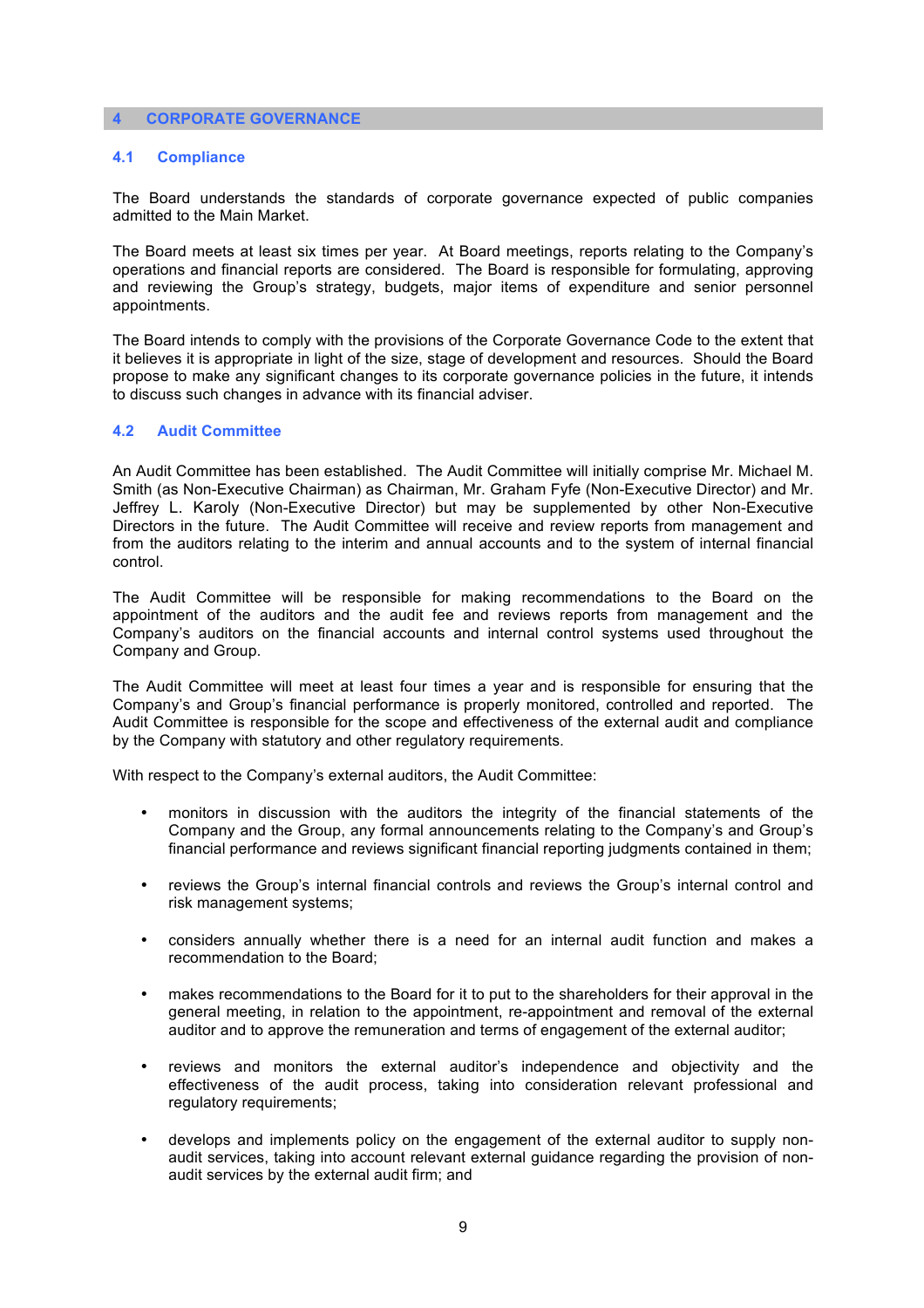• reports to the Board, identifying any matters in respect of which it considers that action or improvement is needed and making recommendations as to the steps to be taken.

The Audit Committee is provided with details of any proposed related party transactions in order to:

- consider and approve the terms and conditions of such transactions or to avoid breaches of the Listing Rules; and
- consult with the Company's financial adviser where the relevant percentage is breached (either in isolation or cumulatively).

The Audit Committee also reviews arrangements by which the staff of the Company and Group may, in confidence, raise concerns about possible improprieties in matters of financial reporting or other matters and ensure that arrangements are in place for the proportionate and independent investigation of such matters with appropriate follow-up action.

Where necessary, the Audit Committee obtains specialist external advice from appropriate advisers.

# **4.3 Remuneration Committee**

A Remuneration Committee has been established. The Remuneration Committee will initially comprise Mr. Michael M. Smith (as Non-Executive Chairman) as Chairman, Mr. Graham Fyfe (Non-Executive Director) and Mr. Jeffrey L. Karoly (Non-Executive Director) but may be supplemented by other Non-Executive Directors in the future. The role of the Remuneration Committee will be to review the performance of the Executive Directors and other senior executives and to set the scale and structure of their remuneration, including the implementation of any bonus arrangements, with due regard to the interests of shareholders.

The Remuneration Committee will also be responsible for determining at what point the Company should adopt any form of share option plan, and considering the grant of options under any such plan and, in particular, the price per share and the application of the performance standards which may apply to any grant, ensuring in determining such remuneration packages and arrangements, due regard is given to any relevant legal requirements, the provisions and recommendations in the Listing Rules and the Corporate Governance Code.

The Remuneration Committee:

- determines and agrees with the Board the framework or broad policy for the remuneration of the Directors;
- determines the remuneration of Non-Executive Directors;
- determines targets for any performance-related pay schemes operated by the Company and Group;
- ensures that contractual terms on termination and any payments made are fair to the individual, the Company and the Group, that failure is not rewarded and that the duty to mitigate loss is fully recognised;
- determines the total individual remuneration package of each Executive Director, including bonuses, incentive payments and share options;
- is aware of and advises on any major changes in employees' benefit structures throughout the Company and the Group;
- ensures that provisions regarding disclosure, including pensions, as set out in the Directors Remuneration Report Regulations 2002, are fulfilled; and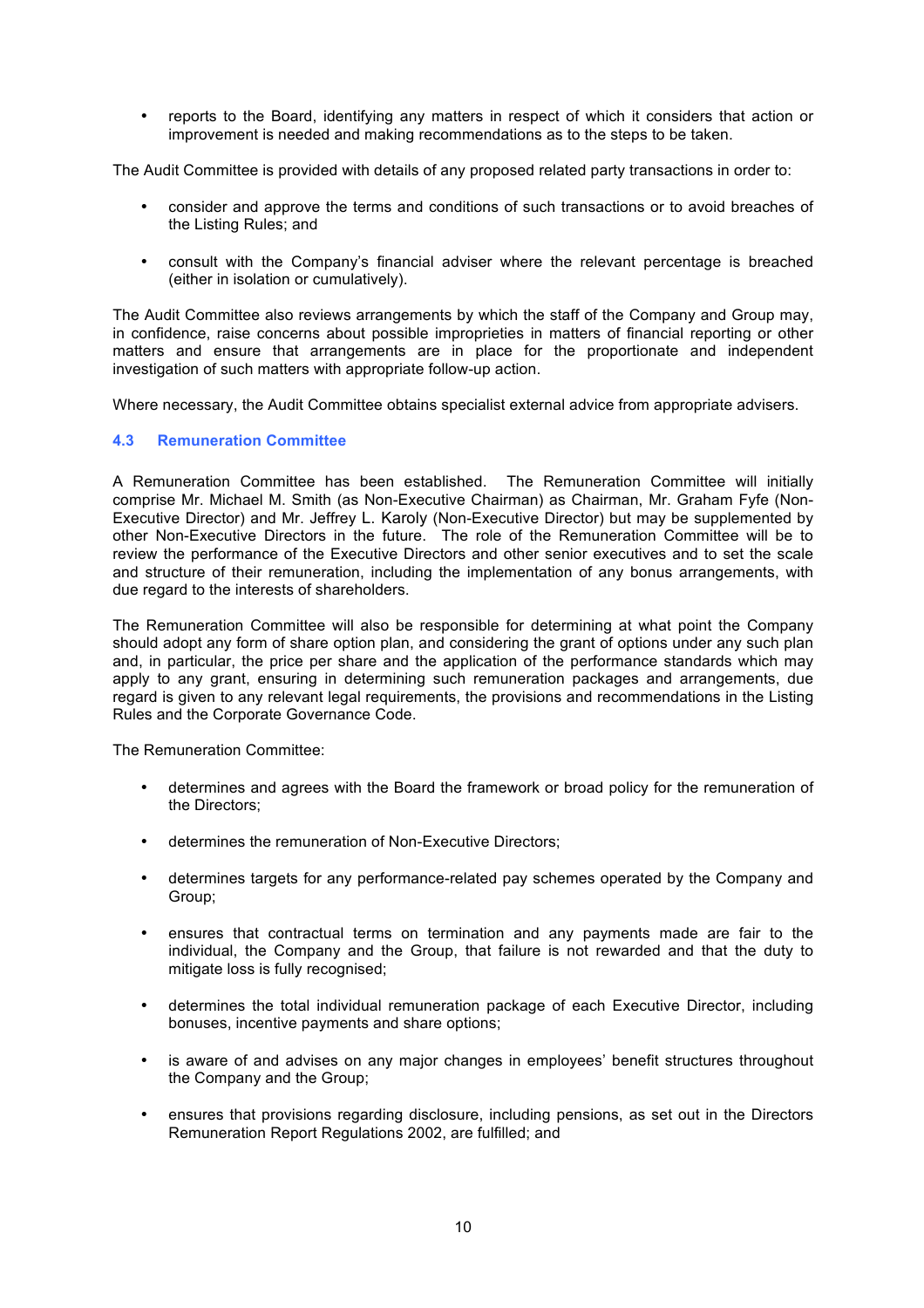• is exclusively responsible for establishing the selection criteria, selecting, appointing and setting the terms of reference for any remuneration consultants who advise the Remuneration Committee.

## **4.4 Board meetings**

The Board recognises the need for regular meetings. Accordingly, the Board meets (either in person or by telephone) at least six times annually and requires management to submit regular activity reports for its discussion. The form and structure of these activity reports will change overtime in line with the changes resulting from the actions recommended in other sections of this Board Memorandum.

## **4.5 Corporate governance**

The Company will adopt a model code for Directors' dealings appropriate for a company listed on the Main Market and take reasonable steps to ensure compliance is also applicable to the Company's and Group's employees.

The Board will conduct a review (at least annually) of the effectiveness of the Company's and Group's systems of internal controls and reporting to shareholders that they have done so. The review will cover all material controls, including financial, operational and compliance controls and risk management systems. The review will also incorporate an analysis of the regulatory and fiscal position in the territories in which the Group operates.

The Company has three independent Non-Executive Directors, Michael Smith (Non-Executive Chairman), Mr. Graham Fyfe and Mr. Jeffrey L. Karoly (both Non-Executive Direcors). As the Company expands its operations, the Board recognises the future requirement to appoint additional independent Non-Executive Directors. The Board also recognises the requirement that it should not be dominated by one person or group of people.

All Directors must be submitted for re-election at regular intervals subject to continued satisfactory performance. The Board should ensure planned and progressive refreshing of the Board.

Following admission, the Directors will consider publishing a corporate governance statement annually that describes how they achieve good governance in the Company's annual report and accounts.

# **4.6 Corporate social responsibility**

The Group is committed to maintaining and promoting high standards of business integrity. Company values, which incorporate the principles of corporate social responsibilities and sustainability, guide the Group's relationships with clients, employees and the communities and environment in which we operate. The Group's approach to sustainability addresses both The Group's approach to sustainability addresses both environmental and social impacts, supporting the Group's vision to remain an employer of choice, while meeting client demands for socially responsible partners.

The Group respects laws and customs while supporting international laws and regulations. These policies have been integral in the way group companies have done business in the past and will continue to play a central role in influencing the Group's practice in the future.

#### **4.7 Insider dealing**

The Board recognises the need to eliminate the misuse of inside information and is aware of the guidance issued by the UK Financial Conduct Authority (see Appendix B). The Directors will ensure that the Company has sufficient controls (and will review these at least annually) to eliminate such insider dealing and misuse of information.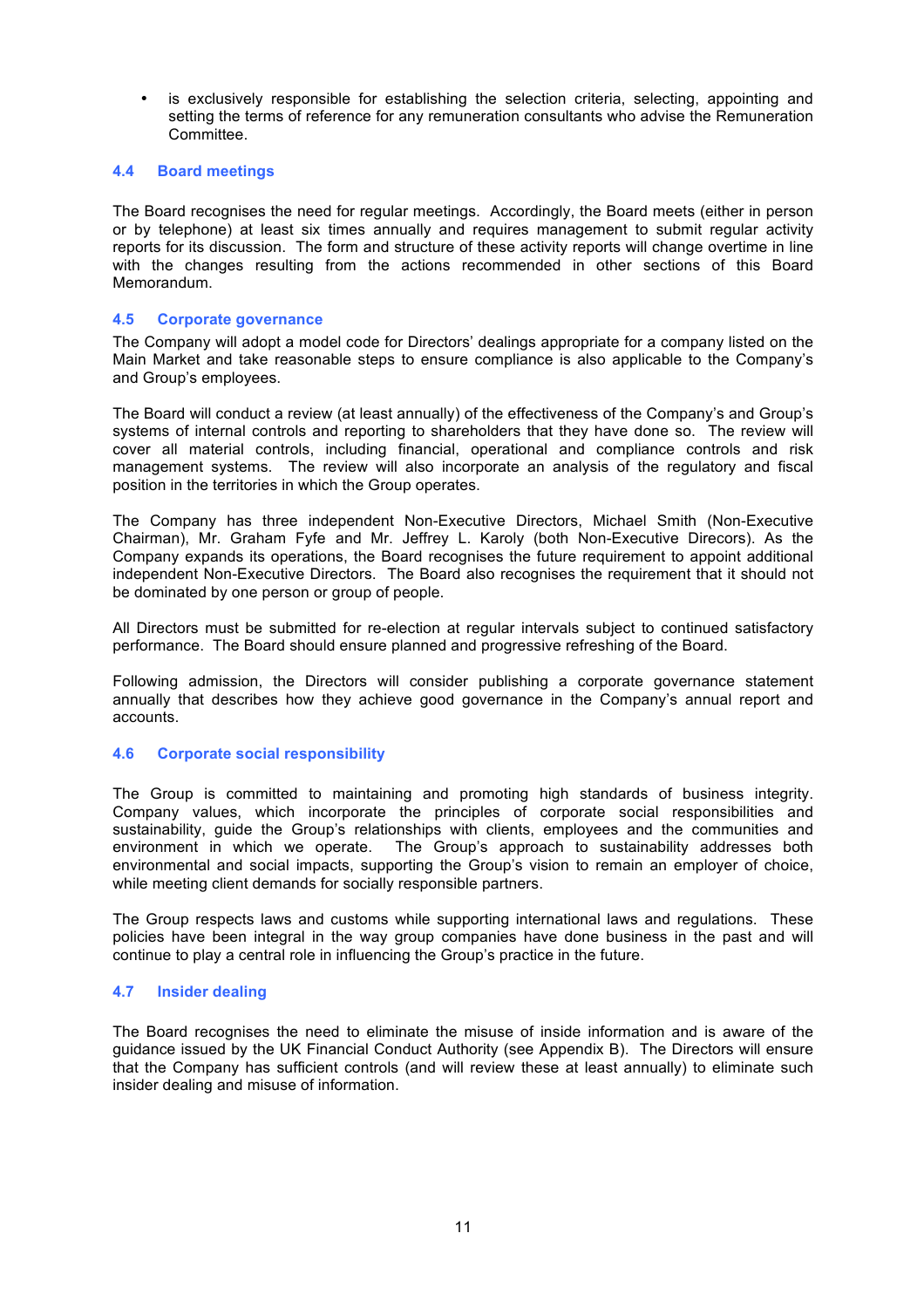## **4.8 Anti-corruption and bribery policy**

The government of the United Kingdom has issued guidelines setting out appropriate procedures for all companies to follow to ensure that they are compliant with the new UK Bribery Act which is in force with effect from 1 July 2011. Although incorporated and registered in the Seychelles, the Company's Main Market listing will mean that the Group will be subject to the UK Bribery Act.

The Directors have reviewed the Group's operational procedures to consider the impact of the UK Bribery Act and implemented appropriate procedures, including arranging training with a view to ensuring that the Directors and employees comply with the terms of the legislation. The Group has formalised its policy in a Corporate Governance Handbook.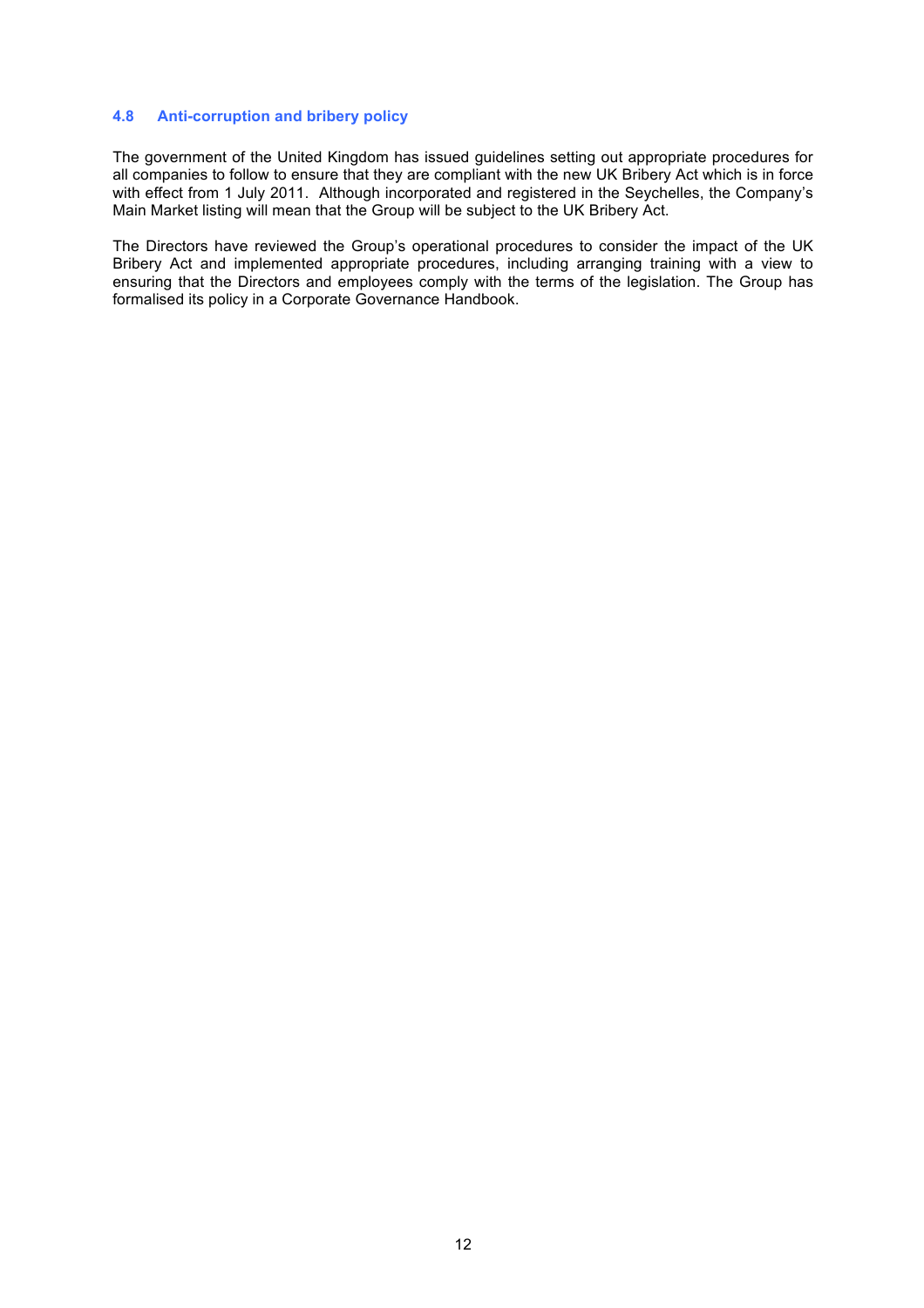#### **5 DETAILED FINANCIAL REPORTING CONTROLS**

This section details the financial reporting internal controls of the Company and the Group. It is broken down into a summary of key control procedures which detail how the accounting systems operate.

#### **5.1 Financial reporting internal controls**

There is a formal schedule with hard dates for completing tasks associated with closing the general ledger and preparing the financial information. This schedule specifies the steps that are to be undertaken and by whom, in chronological order reviewed by the CFO for completeness.

Financial procedures and controls are documented and approved by the Board, including by way of this Board Memorandum and including documentation setting out, for example, those matters that are to be reserved for the decision of the Board and its committees (see Appendix A)

Informative disclosure is documented in the notes to the financial information concerning the following:

- commitments;
- contingencies;
- related party transactions\*;
- subsequent events; and
- other disclosures.

\* It is acknowledged that the reporting requirements of the Listing Rules in relation to Related Parties are more stringent than the requirements of IFRS.

Inter-company transactions are reconciled at month-end.

Subsidiary ledgers are reconciled to control accounts.

The mathematical accuracy of financial information is verified on a monthly basis.

Procedures are in place to identify and address changes in accounting and reporting pronouncements.

Financial information is reconciled to the general ledger prior to publication.

#### **5.2 Internal control of assets**

#### **Division of duties**

The person responsible for recording fixed assets does not make general ledger entries.

Responsibility for the reconciliation of the fixed asset accounts with the fixed asset control account and the making of entries in the fixed asset account are separated.

The custodian of the fixed assets and the taking of physical inventory are separated.

The person responsible for tagging fixed assets and for locating missing fixed assets, is not the fixed asset custodian.

Capital asset purchases or disposals above a limit set by the CFO are approved by the Board.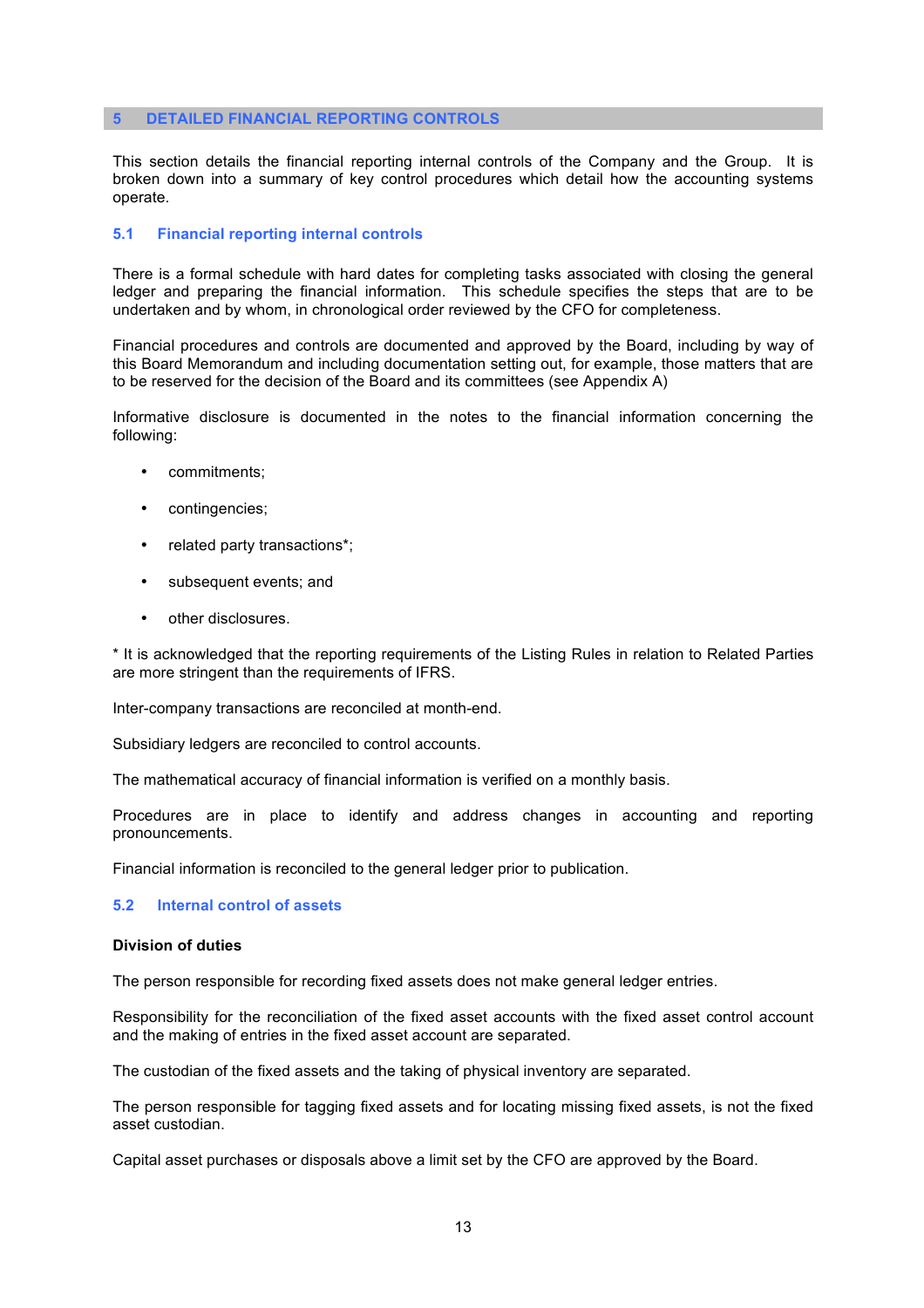## **5.3 Purchase and payments authorities**

The following personnel have purchase and payment authorities as follows:

- up to £10,000 CFO or CEO;
- between £10,000 and £100,000 CEO; and
- over £100,000 Board approval.

## **5.4 Accounting for expenses**

#### **Expenses analysis**

Expenses are analysed for reasonableness. Reasonableness is considered by both nature and amount. Expenses are not to exceed that which would be incurred by a rational person under similar circumstances. In determining the reasonableness of a given expense, consideration is given to the following:

- whether the expense is ordinary and necessary for the operation of the business;
- whether the expense is considered generally accepted, sound, arm's length and complies with laws, regulations, and Company policies;
- whether the purchaser acted with prudence; and
- whether there is significant deviation from the established practices of the Company.

#### **Documentation required**

The Group requires original documentation for expense recording.

#### **Accrued expenses**

Expenses for the following are accrued monthly:

- wages and salaries;
- taxes;
- employee benefits;
- interest; and
- Insurance.

## **Payroll**

Payroll is prepared by Mrs. Sue Wang and is reviewed and approved by the CEO at the Beijing office. Salaries are paid to employees on the 15<sup>th</sup> day of each month by direct transfer from Top Ten's Chinese bank account to the employees' bank accounts. Any amendments to payroll are approved by the CEO. The payroll summary provided by Mrs. Sue Wang includes details of fringe benefit costs, such as travel allowance, mobile phone fee allowance, accommodation (direct contract between lessors and the Company) and any other allowance. Payroll does not include Directors' fees which are approved annually at the Company's Annual General Meeting by shareholders of the Company. Directors' fees are paid on a quarterly basis by bank transfers.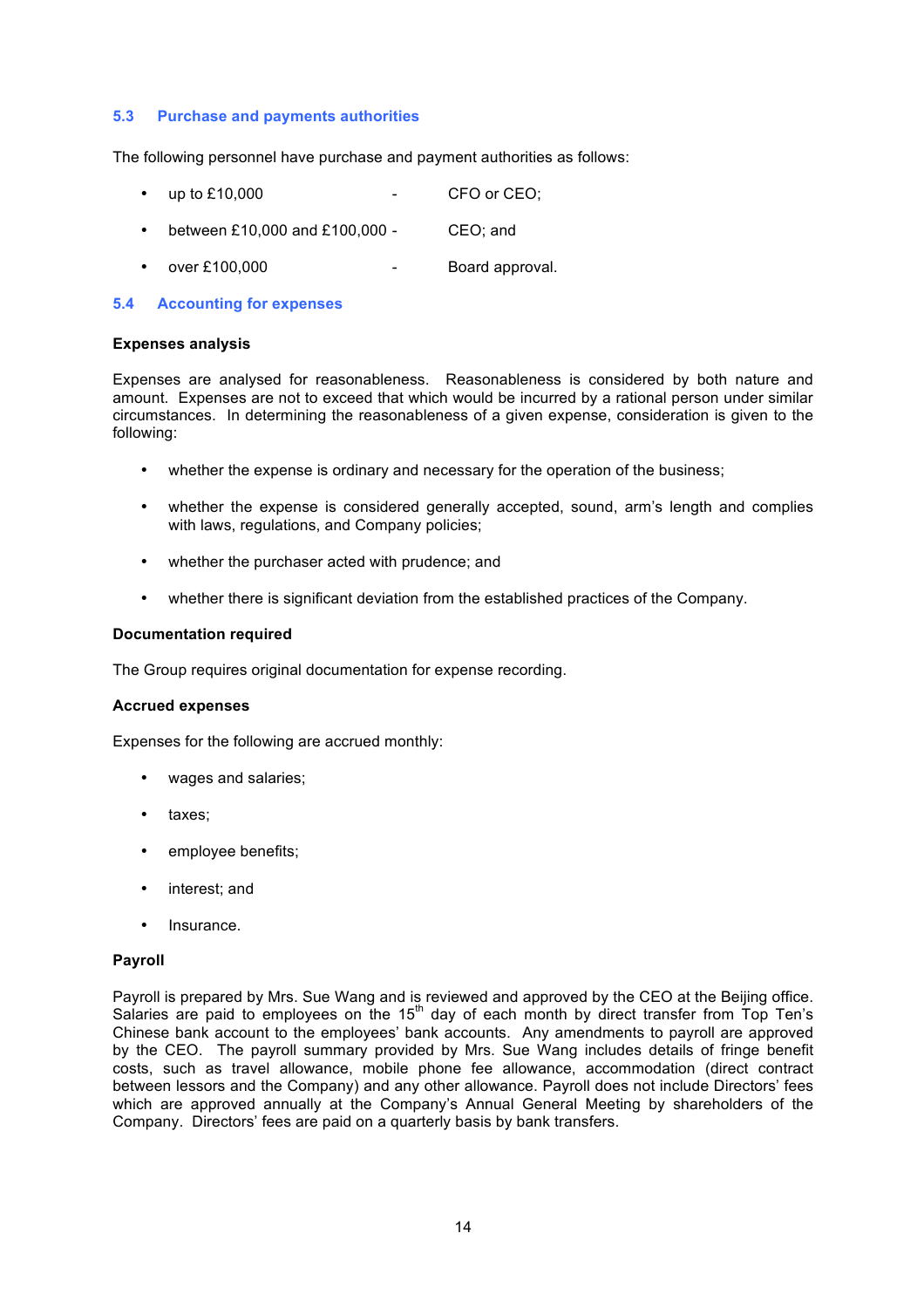### **Banking and treasury**

The Group's treasury function is controlled from the Company's Beijing office. The Group maintains a bank account in China through Top Ten and is in the process of establishing a Hong Kong account. The Group's current cash resources are currently held in the Top Ten bank account in China in Canadian dollars ("CAD\$"), PRC Renminbi ("RMB"), United States dollars ("US\$") and Great British pounds ("GBP"). Any income from the sale of investment assets will be deposited into the Company's bank account.

The CFO and Mr. Norman Ye, as Treasurer, control the electronic keys and company seals in respect of the Top Ten account in China. The CEO and the CFO control will control the Non China bank account once established. The electronic banking keys are held in a safe in the Group's Beijing office, with two electronic keys, one controlled by the CFO and the other by the Treasurer

The Directors recognise the need to control closely the treasury function to maximise interest earned on cash balances. Should the Group be in the position of having enough cash to cover more than six months of operating costs, the Board will review options as to where to place the excess funds to maximise interest income.

Top Ten's Chinese bank account is controlled by both the CEO and the CFO. All cheque payments and electronic funds transfers must first be signed/approved via a request by the CEO to the CFO. The cheques also need to be stamped by the relevant the Company's account seal, under the control of the CFO and the Treasurer.

All bank account records and withdrawal records are maintained by the Mr. Huan Guo ("Tony") at the Beijing office. The Company's account seals are held in a safe in the Group's Beijing office, with two electronic keys, one controlled by the CFO and the other by the Treasurer. The opening of the safe is logged in a registry book and recorded by Mr. Tony Guo. Confirmation of bank funds to Auditor, Regulators or any authorised authority is to be conducted by the Company's Chinese Legal Advisor in the form of a legal opinion and not computer screen print outs by a single director.

## **Budgeting and cash flow forecasts**

The Group's operating budget has been prepared for twelve months in advance by the CFO and approved by the Board. The budget will be reviewed quarterly and if necessary, the CFO will reforecast to suit the prevailing operating conditions.

The Group's expenses are monitored on a weekly basis by the CEO. Every quarter, a Management and Discussion report is compiled by the CEO and CFO. This report covers details of historical operating costs as well as current operating costs. The CEO will also report internally to the Board, details any significant variances of actual costs from the operating budget.

# **5.5 Accounting for assets**

#### **Purpose**

This policy establishes the fundamental guidelines and practices for properly accounting and reporting assets on the Group's balance sheet. An asset is an element of the financial statements constituting economic resources as of a certain date, and expected to benefit future operations i.e. intangible assets, land, buildings, work-in-progress, inventory, and receivables.

Assets are recorded on the Group's balance sheet using the accrual basis of accounting. Increases in assets are recorded as debits.

Assets represent items of value that the Group owns or controls. Assets have three primary characteristics:

- they are an economic resource expected to provide future benefits to the Group;
- the Group will obtain that benefit and maintain control over the asset; and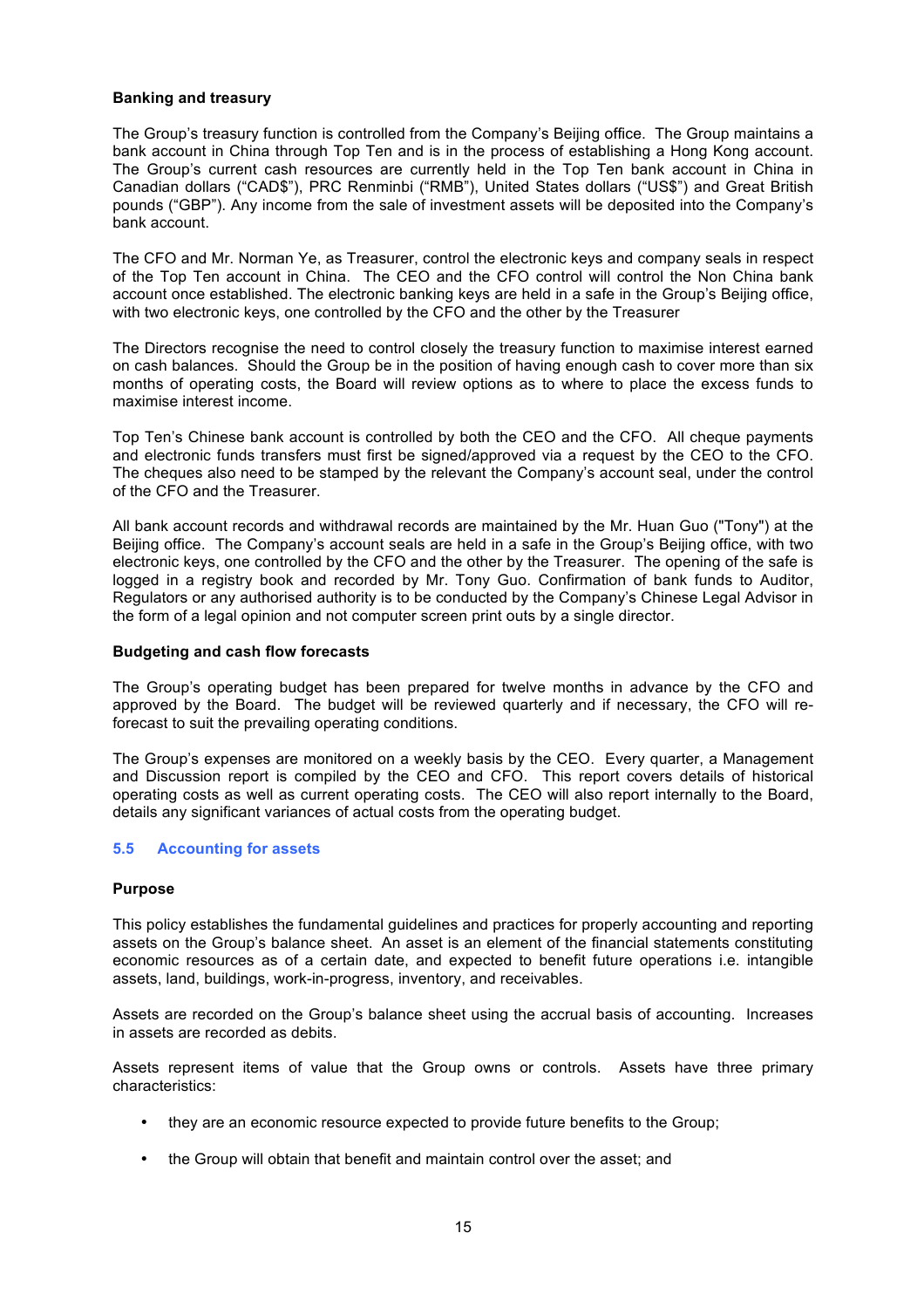• the event giving rise to the Group's right to control of the asset has already occurred.

# **Responsibilities**

Individual employees are responsible for:

- the proper use, care and protection of Group property;
- ensuring that Group property is used only for the conduct of official Group business; and
- reporting any suspected fraud, theft, or embezzlement.

## **Asset categorisation**

Assets are classified into three types:

- current assets;
- long term assets; and
- other assets.

Assets are further organised on the Group's balance sheet in descending order of liquidity.

## **Amortisation and depreciation**

All non-current assets with limited useful lives, including intangibles, are amortised or depreciated. Accurate amortisation and depreciation methods and estimated useful life assumptions are critical in correctly determining the Group's financial performance. Estimated useful lives are as accurate as possible and take into account usage, physical wear and tear, technical obsolescence and commercial obsolescence, and conform to any government regulations.

Some assets are made up of a number of different components with differing useful lives. The Group depreciates these components separately over their useful lives, if not doing so would have a material impact on the total reported depreciation expense.

# **Asset valuation**

Assets are reported on the Group's balance sheet using the following valuation methods:

# • **Historical cost**

Historical cost is the amount actually paid for the asset, as evidenced by checks and other documents. This is ordinarily adjusted over time for depreciation. Historical cost is the valuation measurement generally used for plant and equipment.

# • **Replacement or current cost**

Replacement cost is the amount that would have to be paid for a current acquisition of the same or an equivalent asset today. Current cost is the valuation measurement generally used for inventories.

# • **Fair market value**

Fair market value is the net amount expected by selling the asset in a liquidation event. Fair market value is the valuation measurement requirement for marketable securities.

# • **Net realisable value**

Net realisable value, is the amount expected to be received for the asset, considering other reasonable further costs to make the item ready for sale, including allowances for non-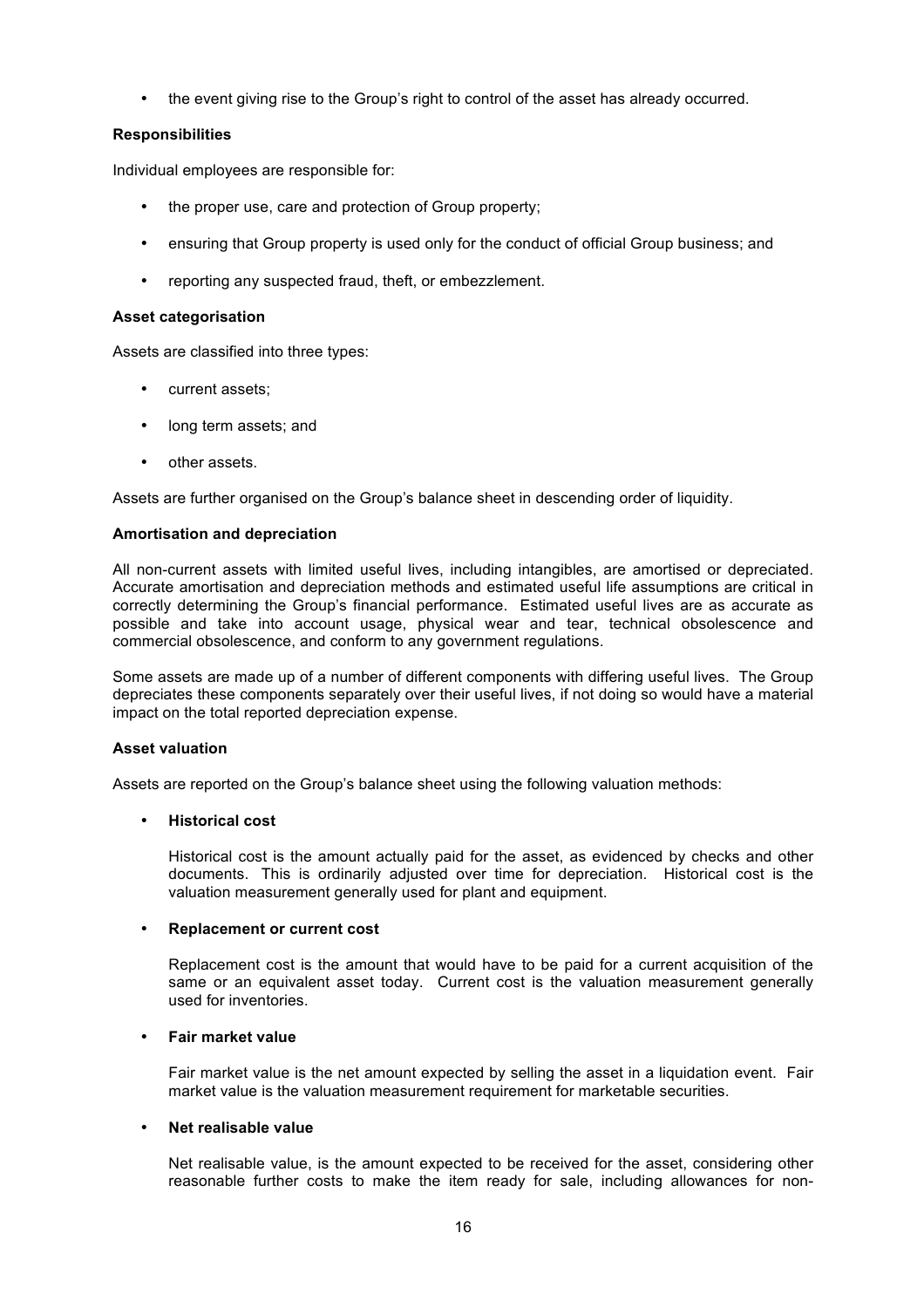collectibles. Net realisable value is the valuation measurement generally used for accounts receivable.

#### **Marketable securities**

Marketable securities include investments in shares of public companies capable of reasonably prompt liquidation. These shares have been categorised as available for sale financial instruments and as such are carried at fair value. Adjustments to fair value are recorded in other comprehensive income unless there is a loss in value that is other than temporary, in which case the adjustment to fair value is included in income.

## **Stock-based Compensation**

The Company recognises stock-based compensation expense in accordance with IFRS. When stock or stock options are issued to employees, compensation expense is recognised based on the fair value of the stock or stock options issued on the date of grant, over the vesting period of the stock or stock options. Stock-based payments to non-employees are measured at the fair value of the consideration received, or the fair value of the equity instruments issued, or liabilities incurred, whichever is more reliably measurable. The fair value of stock-based payments to non-employees is periodically re-measured until counterparty performance is complete, and any change therein is recognised over the period and in the same manner as if the Company had paid cash instead of paying with or using equity instruments. The cost of stock-based payments to non-employees that are fully vested and non-forfeitable at the grant date is measured and recognised at that date. On the exercise of stock options, share capital is credited for consideration received and for fair value amounts previously credited to contribute surplus.

#### **Investment interests**

The Group records investment interests in its financial statement either as a "deemed value" in the investment contracts or if the investment is in a company which is a public company, at the value of the marketable securities. Costs to earn the investment interests are allocated by the CEO to the specific investment or if less than \$300,000 to general administration and running costs.

#### **Impairment of long-lived assets**

The Group's long-lived assets consist of intangible assets and property and equipment. The carrying values of long-lived assets with fixed or determinable lives are reviewed for impairment whenever events or changes in circumstances indicate the recoverable value may be less than the carrying amount. Recoverable value determinations are based on the Director's estimates of undiscounted future net cash flows expected to be recovered from specific assets or groups of assets through use or future disposition. Impairment charges are recorded in the period in which determination of impairment is made by the Directors.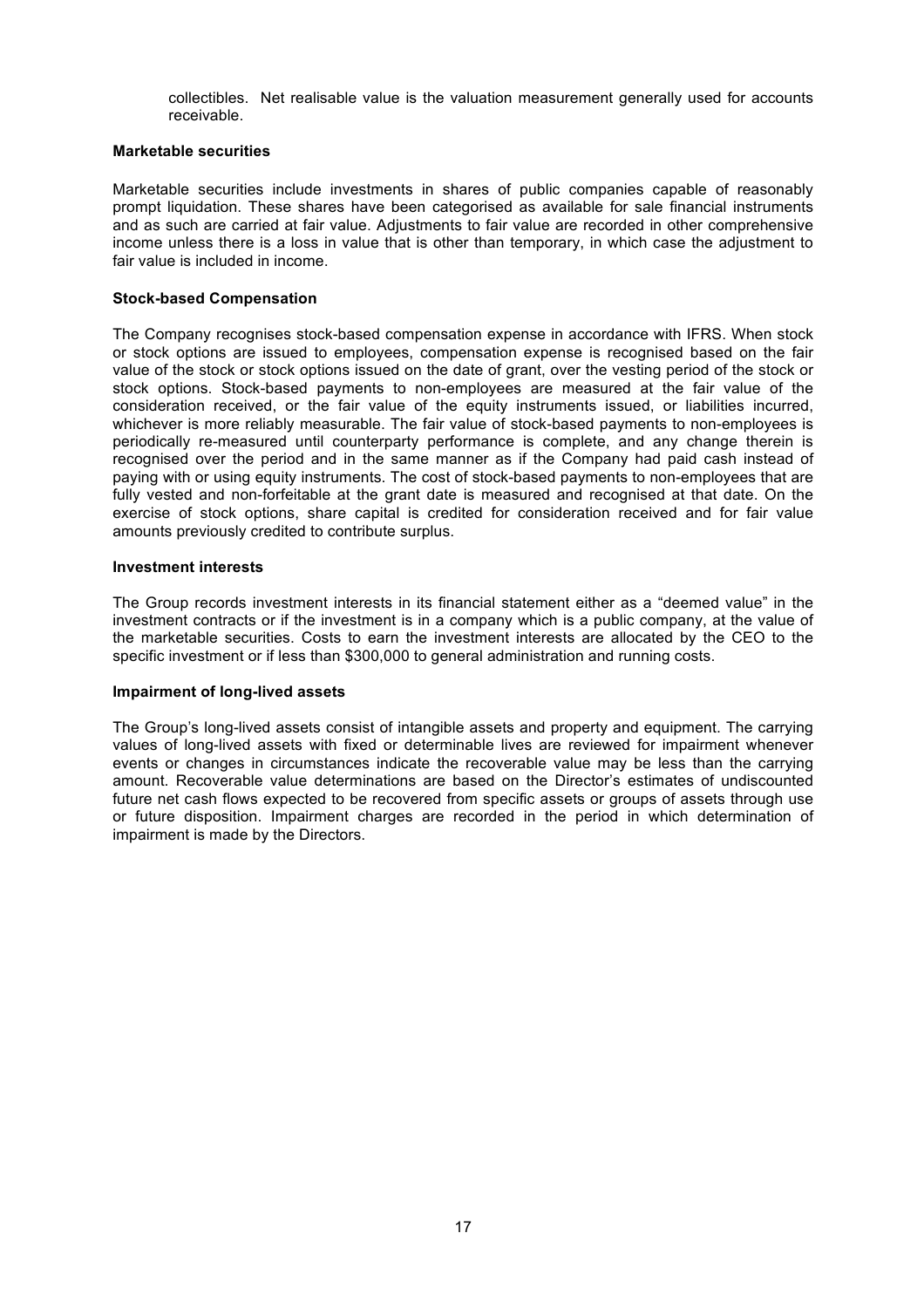### **6 CONCLUSION**

The Board believes that the financial reporting procedures detailed above are sufficient to allow the Company to meet its reporting and governance obligations under the Listing Rules.

The Directors are responsible for establishing procedures that provide a reasonable basis for making proper judgements as to the financial position and prospects of the Company and the Group.

In carrying out our responsibilities, we have conducted a risk assessment of the nature and the circumstances of the business and on:

- the information required to monitor the business and manage risk so as to make informed judgements the Group's financial position and prospects; and
- factors likely to impact on the Group's financial position and prospects and the preparation and communication of related information.

We have evaluated the Group's financial position and prospects procedures and we confirm that:

- this Board Memorandum fairly describes the financial position and prospects procedures as at today;
- where we have described financial position and prospects procedures. for which plans for implementation have been drawn up, but which have not yet been into operation, those procedures will be bought into operation and will be operated in accordance with the plans, and
- we have established procedures which provide a reasonable basis for us to make proper judgements as to the financial position and prospects of the Company and the Group.

We confirm that the Company and the Group will continue to maintain procedures set out in this Board Memorandum subsequent to the admission of the Company's shares to trading on the Main Market.

Agreed by **CIC Gold Group Limited** by authority of its directors:

Li Jinliang, Chief Financial Officer Barsbold Ulamayar, Chief Executive Officer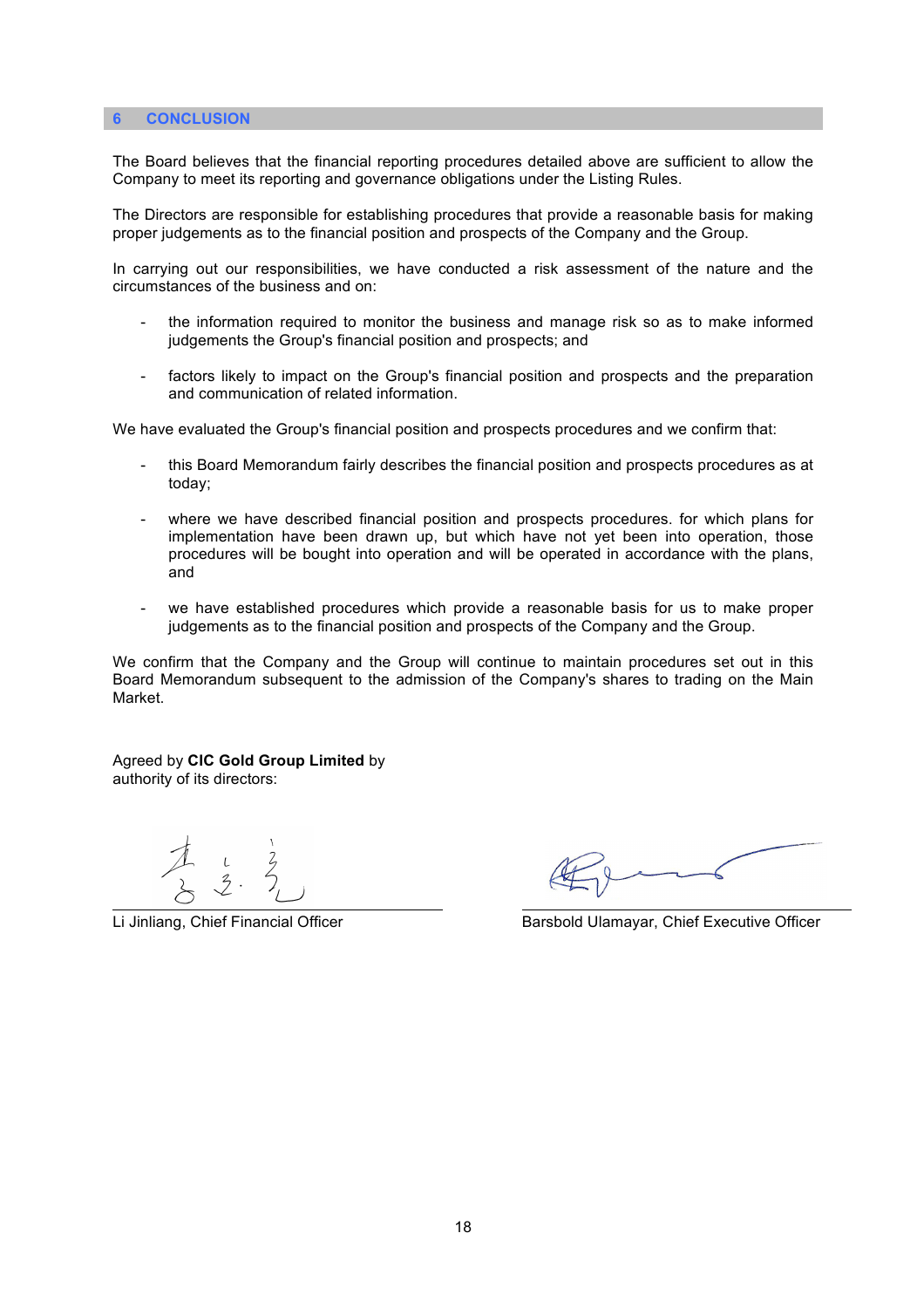#### **APPENDIX A - MATTERS RESERVED FOR THE BOARD AND ITS COMMITTEES**

## **Management structure and appointments:**

- Senior management responsibilities;
- Board and other senior management appointments or removals;
- Board and senior management succession, training, development and appraisal;
- Appointment or removal of Company Secretary;
- Appointment or removal of internal auditor;
- Remuneration, contracts, grants of options and incentive arrangements for senior management;
- Delegation of the Board's powers;
- Agreeing membership and terms of reference of Board committees and task forces;
- Establishment of managerial authority limits for smaller transactions; and
- Matters referred to the Board by the Board committees.

#### **Strategic/policy considerations:**

- Business strategy;
- Diversification/retrenchment policy;
- Specific risk management policies including insurance, hedging, borrowing limits and corporate security;
- Agreement of codes of ethics and business practices;
- Receipt and review of regular reports on internal controls;
- Annual assessment of significant risks and effectiveness of internal controls;
- Calling of shareholders' meetings; and
- Avoidance of wrongful or fraudulent trading.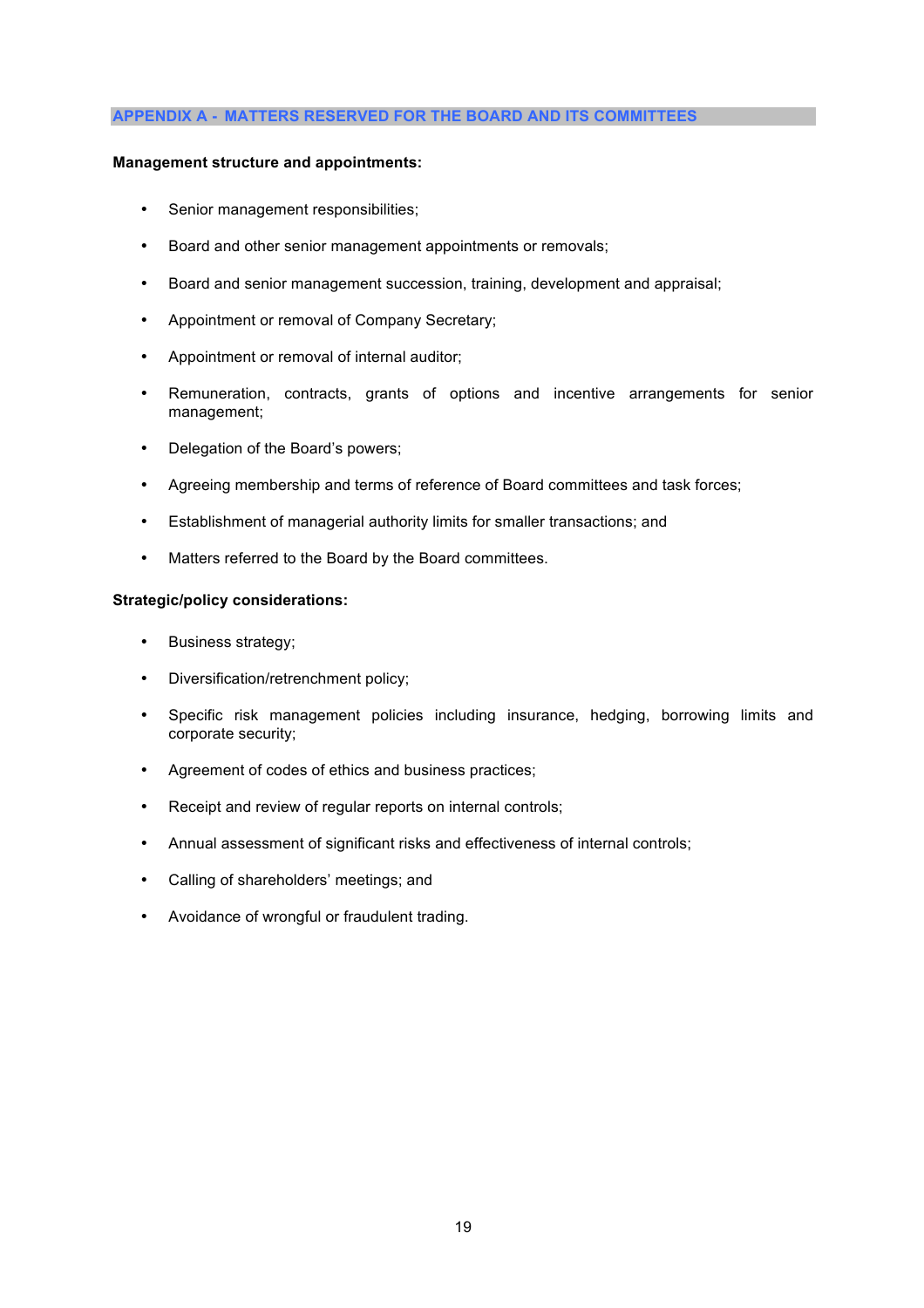# **Transactions:**

- Acquisitions and disposals of subsidiaries or other assets over, say 5% of net assets/profits;
- Investment and other capital projects over a similar level;
- Substantial commitments including;
	- Pension funding;
	- Contracts in excess of one year's duration; and
	- Giving securities over significant group assets (including mortgages and charges over the group's property);
- Contracts not in the ordinary course of business;
- Actions or transactions where there may be doubt over property;
- Approval of certain announcements, prospectuses, circulars and similar documents;
- Disclosure of Directors' interests; and
- Transactions with Directors or other related parties.

# **Finance**

- Raising new capital and confirmation of major financing facilities;
- Treasury policies including foreign currency and interest rate exposure;
- Discussion of any proposed qualification to the accounts;
- Final approval of annual and interim reports and accounts and accounting policies;
- Appointment/proposal of auditors;
- Charitable and political donations;
- Approval and recommendation of dividends; and
- Approval before each year starts of operating budgets for the year and periodic review during the year.

# **General**

- Governance of Company pension schemes and appointment of company nominees as trustee; and
- Allotment, calls or forfeiture of shares.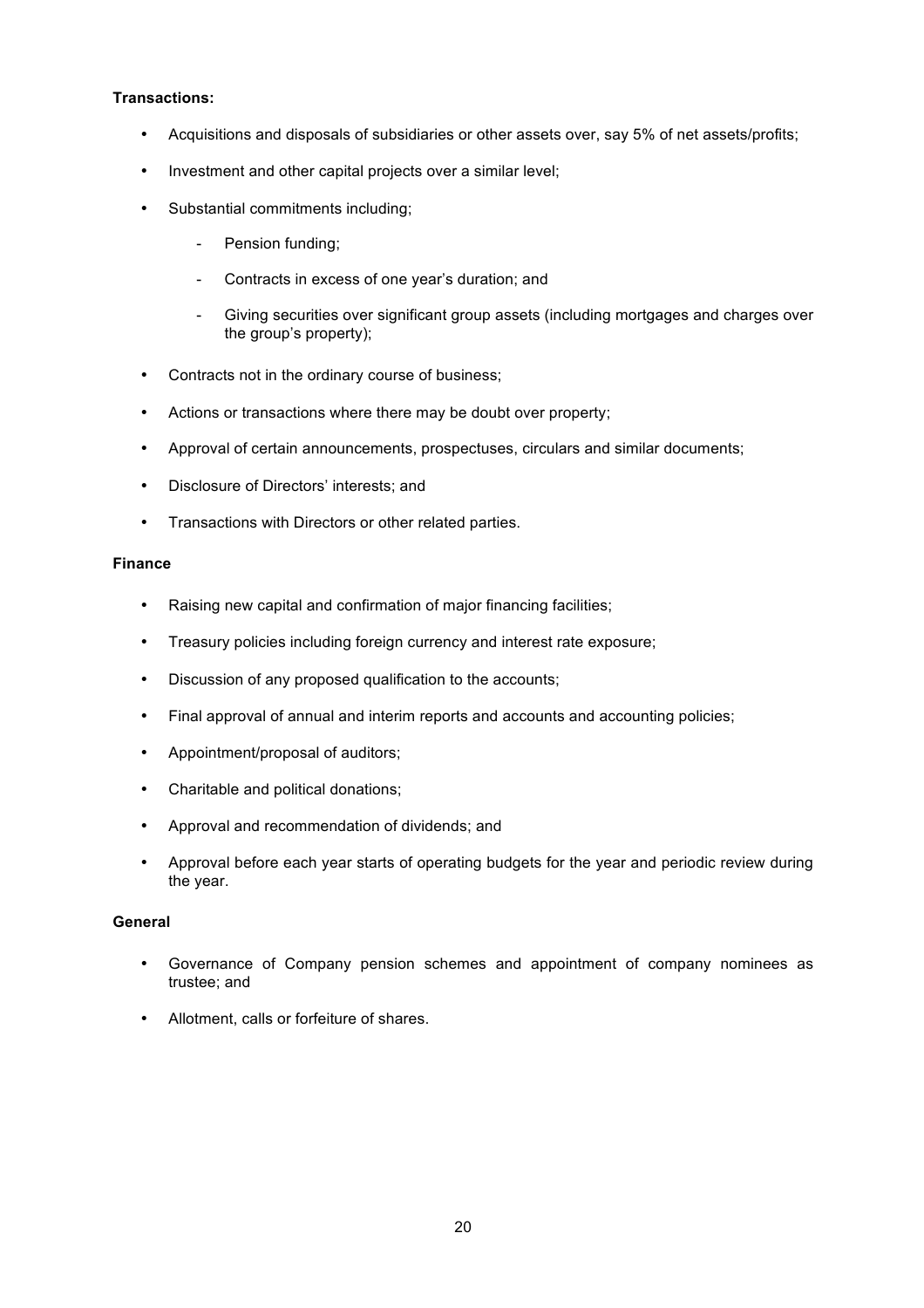## **APPENDIX B – FCA GUIDANCE ON 'INSIDER DEALING'**

### **PRINCIPLES OF GOOD PRACTICE FOR THE HANDLING OF INSIDE INFORMATION**

There is a widespread desire amongst those involved in capital markets to support efforts to eliminate misuse of inside information. Concerns remain that inside information from time to time leaks into the market, whether accidentally or intentionally, and may be misused: this is a particular issue in relation to inside information about mergers and acquisitions. Misuse of inside information is a financial crime carrying significant penalties, including imprisonment.

Those organisations involved in capital markets which are subject to direct regulation by FCA or other regulators, or are subject to the Disclosure and Transparency Rules ("DTRs"), should already have in place policies and procedures on dealing with inside information. However others, such as unregulated service providers and some other market participants, may not.

In light of this it was thought timely to highlight the need for unregulated participants to consider policies and procedures for handling inside information. Accordingly, to raise awareness of the importance of combating market abuse and to assist the market with developing and maintaining good practices in the handling and control of inside information, the FCA has sponsored an industry led working party made up of representatives of regulated and unregulated participants including the CBI, PRCA, LIBA, ICAEW, Imprima Group, Bowne International, RR Donnelley, Merrill Corporation and the CLLS.

The publication of this document is also supported by the ABI, BBA, the LSE and the Executive of the Takeover Panel, which in March 2008 published Practice Statement No.201 which contains more information about the need for secrecy in takeovers and the specific rules of the Takeover Code relating to secrecy and announcements. The SRA has also issued a statement expressing its support for the objectives behind the publication of the Principles and reminding solicitors of their relevant professional duties in respect of confidential information and managing risk.

This document has been developed for those in the unregulated community involved in handling inside information, in order to set out general principles on which they can then develop their own policies and practices, as best suits their particular businesses. It is intended that this approach should support the idea that each organisation accepts responsibility for its own conduct rather than relying on others. The annex includes examples that give a practical context to the principles and highlight good practice points. Whilst the principles and good practice points are aimed at the unregulated community, aspects of them could also provide assistance to other market participants.

#### **The Principles**

#### **Policies and procedures**

Policies and procedures for the use and control of inside information should be established and reviewed from time to time. These should recognise the responsibility to control access to inside information and reduce risk of misuse. There should be clear responsibility within organisations for overseeing controls and procedures in relation to inside information.

#### **Awareness and training**

Appropriate measures should be taken, including training, to assist staff in understanding the importance of keeping information secret and the implications of improper disclosure (including the potential civil and criminal liabilities for the firm and the individual). Ensuring policies are capable of being readily understood by all relevant staff is an important part of this approach.

#### **"Need to know" and other information controls**

Reasonable steps should be taken to limit the number of those with access to inside information. Where practicable a "need to know" policy should be applied.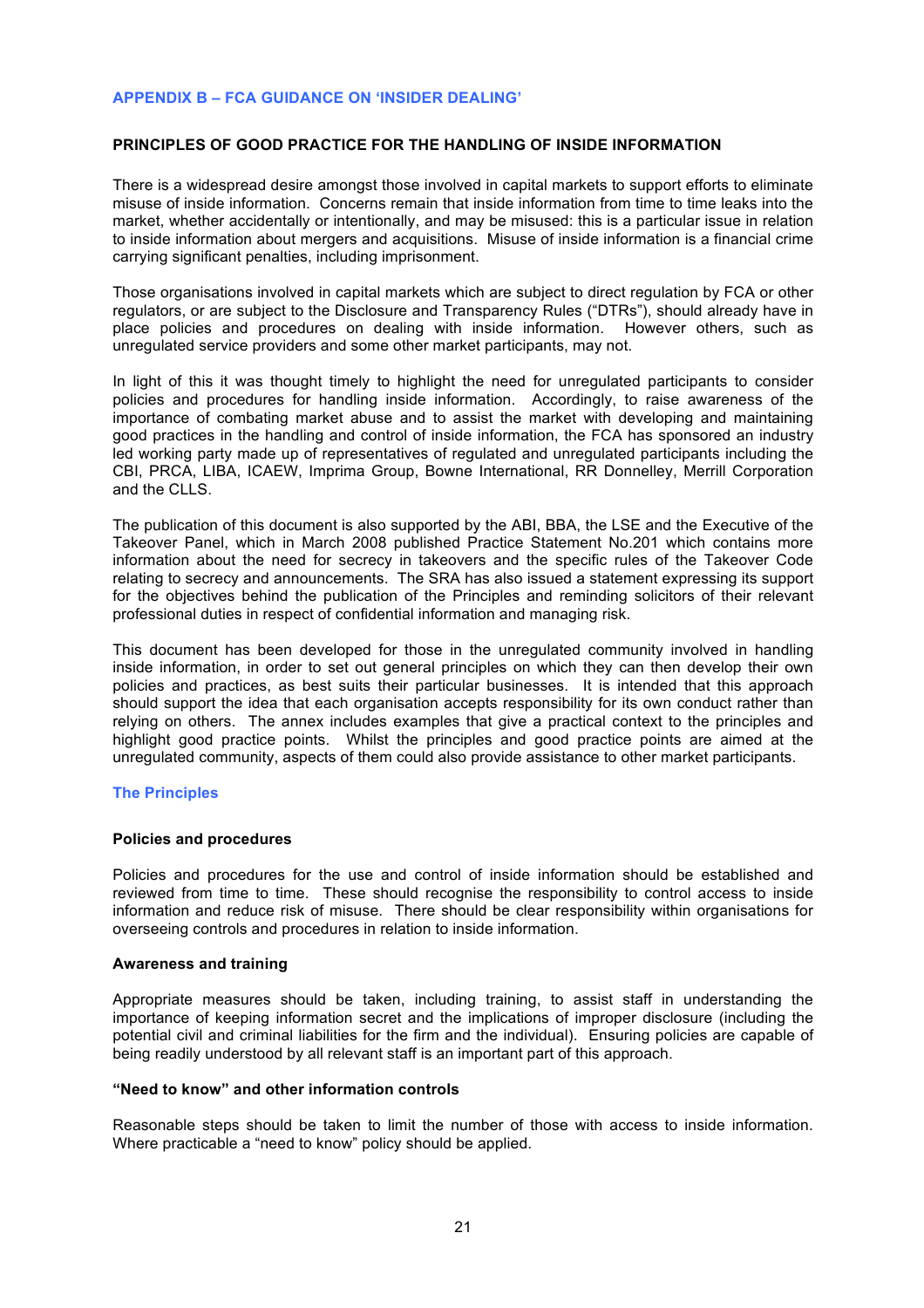## **Passing price sensitive information to third parties**

Reasonable care should be taken to ensure that where inside information is provided to a third party, the third party is aware of its obligations in relation to the use and control of the information.

#### **Information technology security**

Appropriate consideration should be given to the security of and access to inside information on IT systems, including the implementation of controls to limit access.

# **Personal dealing policies**

Reasonable consideration should be given to establishing personal account dealing policies; those policies should be made clear to staff along with the civil and criminal penalties for dealing on the basis of inside information or for enabling such dealing.

The principles and the practice suggestions in the annex are not a substitute for the relevant laws and regulations nor are they intended to have any legal effect or to be used by the FCA or other regulators: their objective is simply to help raise standards generally in relation to the use and control of inside information.

#### **Annex to the "Principles of good practice"**

*The Financial Services and Markets Act (s. 118 FSMA) defines inside information as "information relating to particular securities or to a particular issuer or issuers of securities which has not been made public and which, if it were made public, would be likely to have a significant effect on the price or value of any securities".*

In effect, if a piece of information could be deemed material to the price of a share or a derivative of it, that information may be "inside information" which should in general be made public as quickly as practical.

Until the material information has been made public, a party dealing in or enabling someone else to deal in a share (or a derivative of it) that could be affected by that information is committing a criminal offence.

Inside information surrounding merger and acquisition activity is often particularly price sensitive and must remain confidential until released to the market. Other events frequently involving price sensitive information include company results statements and trading updates, board appointments and senior executive changes, contract wins and losses, changes in accounting treatment, crises affecting the ordinary course of business and suchlike.

As part of the Principles of Good Practice for the Handling of Inside Information, unregulated service providers (service providers) and participants in unregulated markets are encouraged to have in place procedures and controls to prevent the abuse of inside information.

The following are suggestions for differing organisations to consider and then refine as they think most appropriate to their businesses. Since it is anticipated that the following examples of good practice will evolve and be refined, updates to this Annex to the Principles of Good Practice will be published from time to time.

#### **Policies and procedures**

A firm's policies and procedures for the use and control of inside information should be established and reviewed from time to time. These should recognise the responsibility to control access to inside information and reduce risk of misuse. There should be clear responsibility within organisations for overseeing controls and procedures in relation to inside information.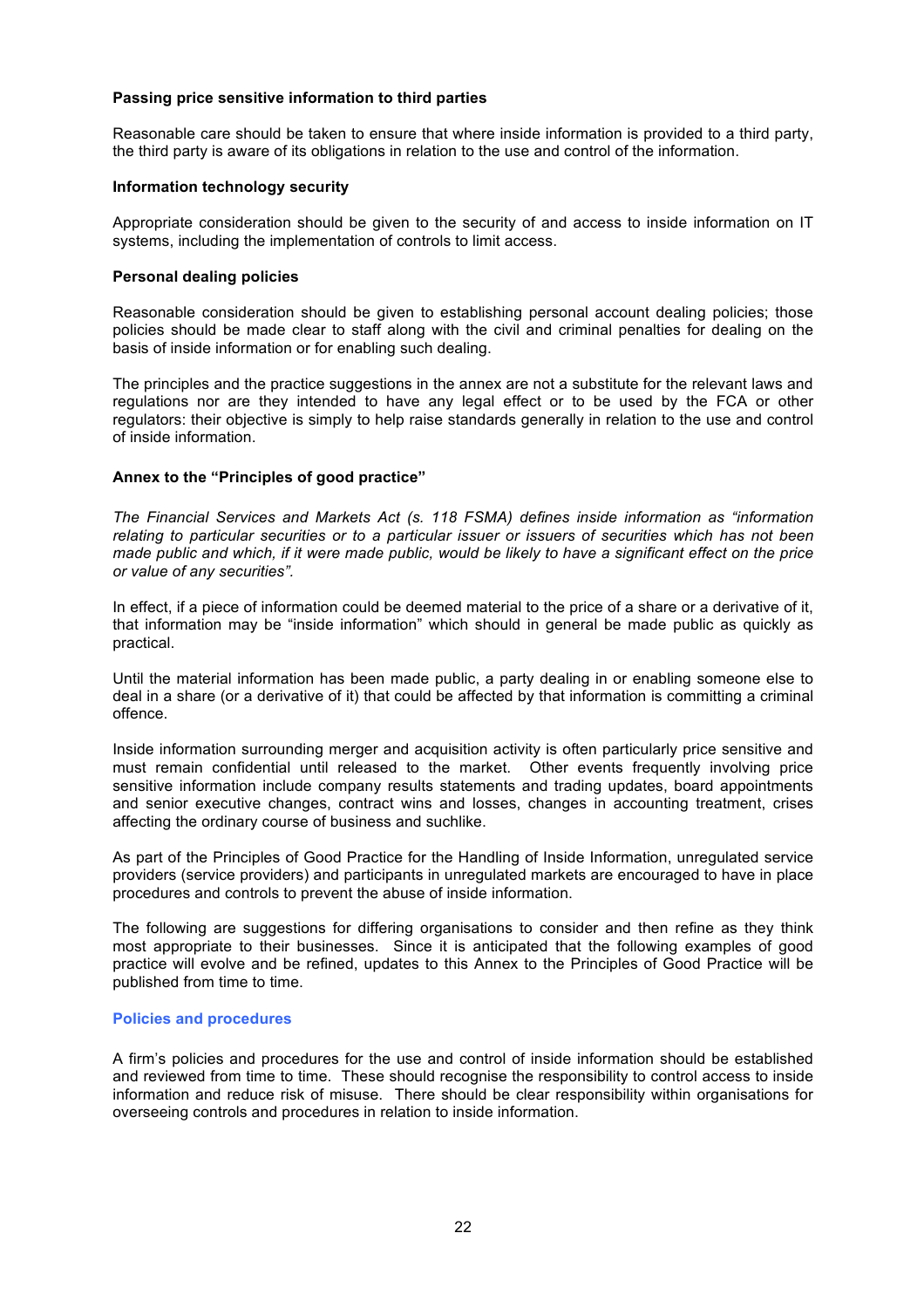Good practice points to be considered include:

- Appoint a senior person with responsibility for maintaining good practice procedures, ensure they are trained and resourced and see that all members of staff know who this person is;
- Maintain documented policies on price sensitive information handling that are regularly reviewed and updated;
- Conduct an internal review of the operation of policies, systems and procedures at least annually;
- Ensure that insider lists are complete, accurate and regularly updated;
- Have in place a policy on external contact enquiries, particularly with the media;
- Staff policies:
	- Maintain procedures making it easy to report and discuss sensitive information being handled inappropriately;
	- When staff who hold sensitive information leave a firm or change roles, conduct an 'exit interview' during which the leaver is reminded of the ongoing confidentiality of inside information;
	- A policy on introducing temporary or contract staff to company policies regarding inside information;
	- Undertake staff vetting such as criminal record checks and references from previous employers; and
	- Employment contracts to make staff aware of their duty of care regarding insider information together with the employer's right to access email, phone and other communication records as part of the employer's policy in regard to insider dealing.

#### **Awareness and training**

Appropriate measures should be taken, including training, to assist staff in understanding the importance of keeping information secret and the implications of improper disclosure – including the potential civil and criminal liabilities for the firm and the individual. Ensuring policies are capable of being readily understood by all relevant staff is an important part of this approach.

Good practice points for consideration include:

- Foster a culture that respects the sensitivity of inside information and establishes an awareness of the penalties for its abuse;
- Have a dedicated training responsibility;
- Hold induction training, as well as refresher training, for all staff regardless of position (including support staff);
- As new rules come into force, maintain an 'update' system;
- Test awareness and understanding from time to time; and
- Maintain training records and review process annually.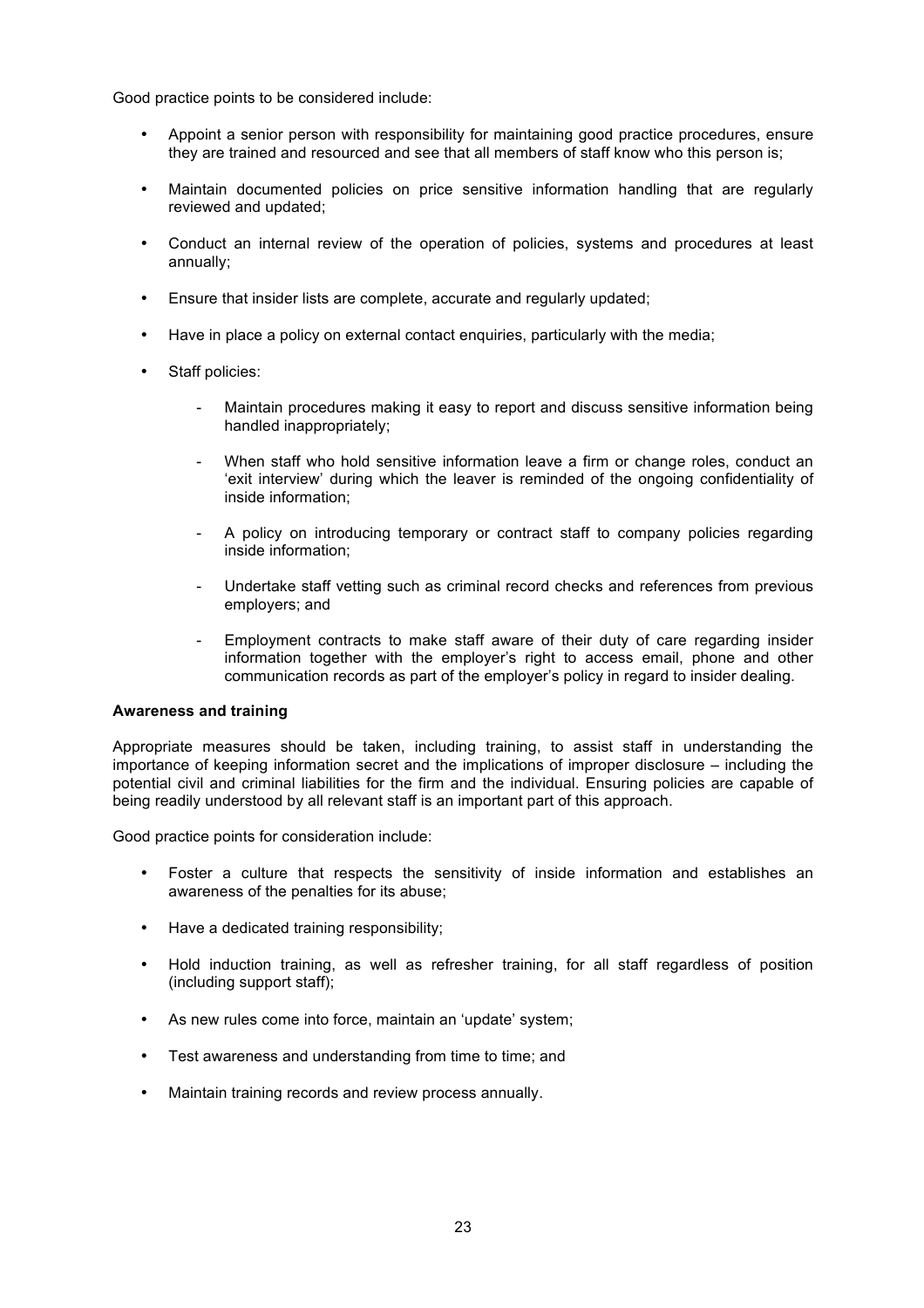### **"Need to know" and other information controls**

Reasonable steps should be taken to limit the number of those with access to inside information. Where practicable a "need to know" policy should be applied.

Good practice points for consideration include:

- A policy for making someone an insider, including only passing inside information to colleagues if they are first alerted to their responsibilities regarding the information;
- Limit the number of insiders to a practical minimum and introduce a requirement to justify adding people to the insider list ("need to know" criteria);
- Communicate to other insiders when someone is removed from an insider list;
- Where practicable, separate deal teams from other parts of the business;
- Security of price sensitive information:
	- Have a policy on secure disposal of confidential documents/soft copy;
	- Monitor and enforce a clear desk policy to reduce the risk of non-insiders seeing papers left on desks (contract cleaning companies);
	- Maintain formal, written procedures for staff working off-site;
	- Use code names disquising the identities of relevant parties that are effective and not obvious;
	- Discourage staff reading or working on sensitive papers in public and discussing sensitive matters in public (eq in taxis);
	- Require staff working on deals only to discuss deals in meeting rooms;
	- Control the email distribution of sensitive information, ensuring the regular use of passwords on documents;
	- Control the hard copy distribution of papers (e.g. numbered copies or bar codes on documents);
	- Ensure hard copy sensitive information is stored in lockable cabinets and soft copy securely stored also; and
	- Use restricted access systems in work and IT systems areas where sensitive information is handled.

#### **Passing price sensitive information to third parties**

Reasonable care should be taken to ensure that where inside information is provided to a third party, the third party is aware of its obligations in relation to the use and control of the information.

Good practice points for consideration include:

- Maintain formal, written procedures when adding third parties to the information chain, formally making them insiders and spelling out the responsibilities inherent in handling the information;
- Obtain comfort that third parties appreciate the importance of safeguarding inside information and have appropriate procedures in place;
- Consider the third party's suitability as a recipient;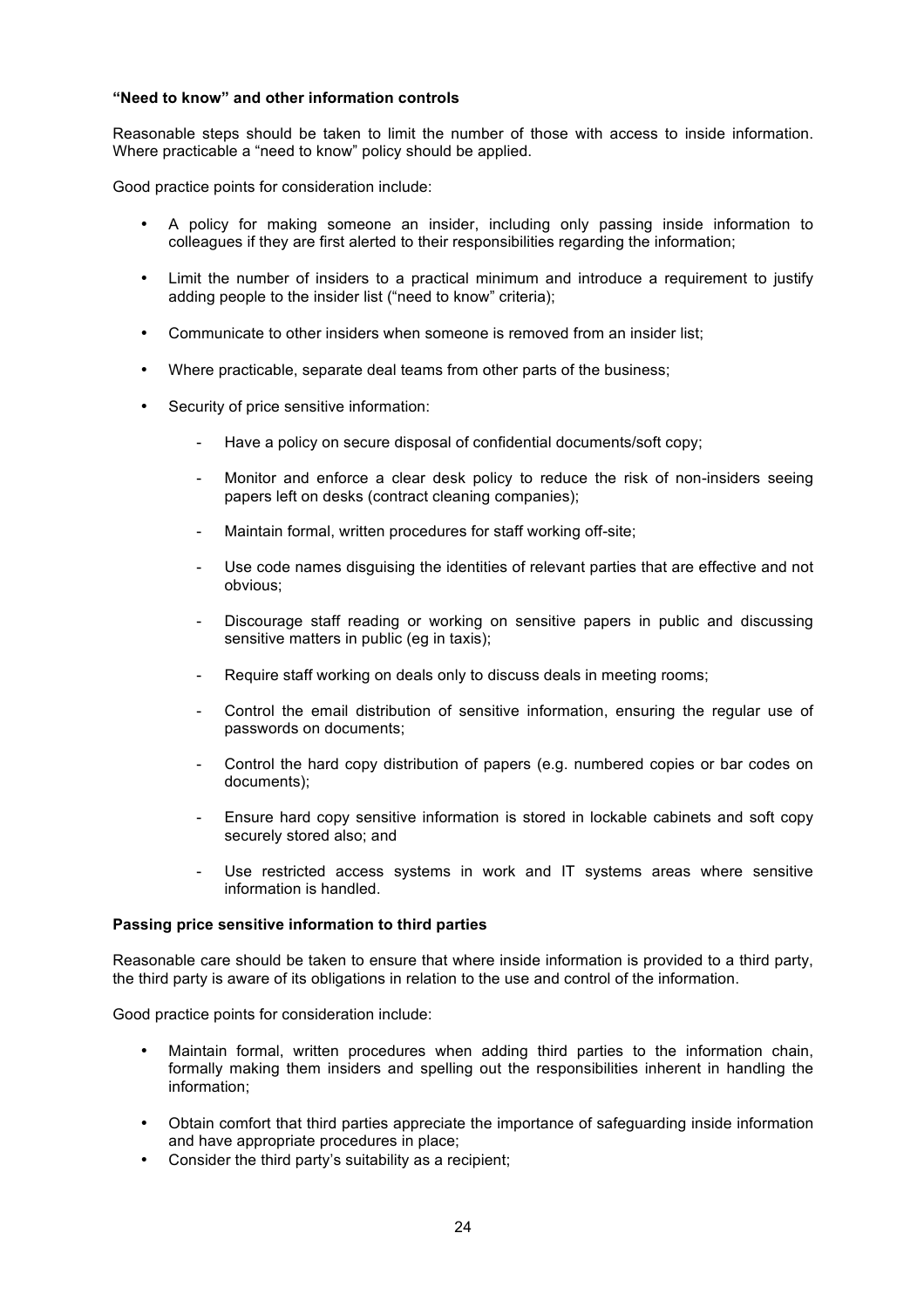- Include third parties to the information chain as late as practical in the process; and
- Orally explain responsibilities rather than simply exchanging standard confidentiality letters.

## **Information technology security**

Appropriate consideration should be given to the security and access to inside information on IT systems, including the implementation of controls to limit access.

IT configurations will differ significantly between service providers and some of the following may not be applicable; however good practice points for consideration include:

- Where practical, restrict IT access only to named individuals in preference to a companywide, open IT access;
- The use of a secure "data room" with robust portal restricted to named individuals;
- IT and other management support considered insiders to comply with appropriate policies;
- Once a member of staff leaves or changes roles, the individual's IT access be removed;
- Employ 'ethical hackers' to check the robustness of IT systems and keep abreast of any new methods of data theft;
- Use code names and passwords for IT files and folders, including email subject lines;
- Password protect all electronic equipment;
- Laptops, Blackberries etc to have automatic locking after brief periods;
- Technology to generate an audit trail of access to sensitive files;
- Restrict emails with sensitive information going to personal websites;
- Maintain procedures for 'fat finger' errors on emails, letters or faxes (recalling emails quickly and IT check showing if emails have been opened); and
- Use Virtual Private Networks for staffs who need access to system when working off-site.

# **Personal dealing policies**

Reasonable consideration should be given to establishing personal account dealing policies; those policies should be made clear to staff along with the civil and criminal penalties for dealing on the basis of inside information or for enabling such dealing.

Good practice points for consideration include:

- Maintain a formal, written procedure regarding Personal Account ("PA") dealing for all members of staff, ensuring awareness of this (consider including it in employment contracts) and test compliance from time to time;
- Ensure that staff are aware that insider dealing is a criminal offence;
- Explicit reference in PA dealing policy to derivatives, related products, sector "knock on", etc;
- Policy covers dealings under power of attorney and by immediate family;
- Policy addresses approach to dealings through discretionary accounts or manager, having regard to the independence of discretionary manager dealings;